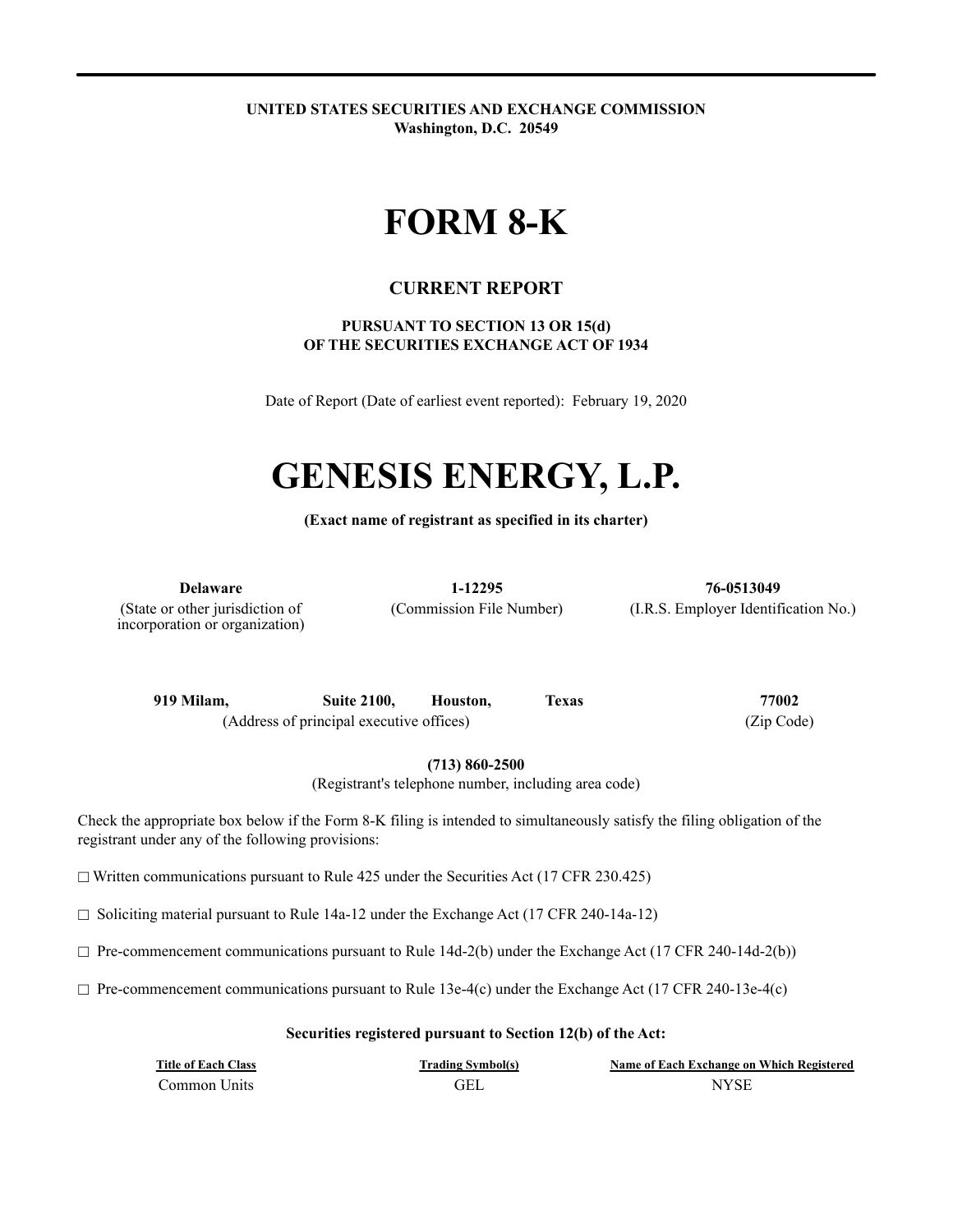Indicate by check mark whether the registrant is an emerging growth company as defined in Rule 405 of the Securities Act of 1933 (§230.405 of this chapter) or Rule 12b-2 of the Securities Exchange Act of 1934 (§240.12b-2 of this chapter).  $\Box$  Emerging growth company

 $\Box$  If an emerging growth company, indicate by check mark if the registrant has elected not to use the extended transition period for complying with any new or revised financial accounting standards provided pursuant to Section 13(a) of the Exchange Act.

#### **Item 2.02. Results of Operations and Financial Condition**

We issued a press release on February 19, 2020 regarding our financial results for the quarter ended December 31, 2019, and will hold a webcast conference call discussing those results on February 19, 2020 at 9 a.m. Central time (10 a.m. Eastern time). A copy of this earnings press release is furnished as Exhibit 99.1 to this report. The webcast conference call will be available for replay on our website at www.genesisenergy.com for 30 days. A summary of this conference call is archived on our website.

As provided in General Instruction B.2 to Form 8-K, the information furnished in this Item 2.02 and in Exhibit 99.1 hereto shall not be deemed "filed" for purposes of Section 18 of the Securities and Exchange Act of 1934, as amended, nor shall it be deemed incorporated by reference in any filing with the Securities and Exchange Commission, except as shall be expressly provided by specific reference in such filing.

#### **Use of Non-GAAP Financial Measures**

#### **Overview**

This press release and the accompanying schedules include non-generally accepted accounting principle (non-GAAP) financial measures of Adjusted EBITDA and total Available Cash before Reserves. In this press release, we also present total Segment Margin as if it were a non-GAAPmeasure. Our Non-GAAPmeasures may not be comparable to similarly titled measures of other companies because such measures may include or exclude other specified items. The accompanying schedules provide reconciliations of these non-GAAP financial measures to their most directly comparable financial measures calculated in accordance with generally accepted accounting principles in the United States of America (GAAP). Our non-GAAP financial measures should not be considered (i) as alternatives to GAAP measures of liquidity or financial performance or (ii) as being singularly important in any particular context; they should be considered in a broad context with other quantitative and qualitative information. Our Available Cash before Reserves, Adjusted EBITDA and total Segment Margin measures are just three of the relevant data points considered from time to time.

When evaluating our performance and making decisions regarding our future direction and actions (including making discretionary payments, such as quarterly distributions) our board of directors and management team have access to a wide range of historical and forecasted qualitative and quantitative information, such as our financial statements; operational information; various non-GAAP measures; internal forecasts; credit metrics; analyst opinions; performance, liquidity and similar measures; income; cash flow; and expectations for us, and certain information regarding some of our peers. Additionally, our board of directors and management team analyze, and place different weight on, various factors from time to time. We believe that investors benefit from having access to the same financial measures being utilized by management, lenders, analysts and other market participants. We attempt to provide adequate information to allow each individual investor and other external user to reach her/ his own conclusions regarding our actions without providing so much information as to overwhelm or confuse such investor or other external user.

#### *Available Cash before Reserves*

#### *Purposes, Uses and Definition*

Available Cash before Reserves, also referred to as distributable cash flow, is a quantitative standard used throughout the investment community with respect to publicly traded partnerships and is commonly used as a supplemental financial measure by management and by external users of financial statements such as investors, commercial banks, research analysts and rating agencies, to aid in assessing, among other things:

- (1) the financial performance of our assets;
- (2) our operating performance;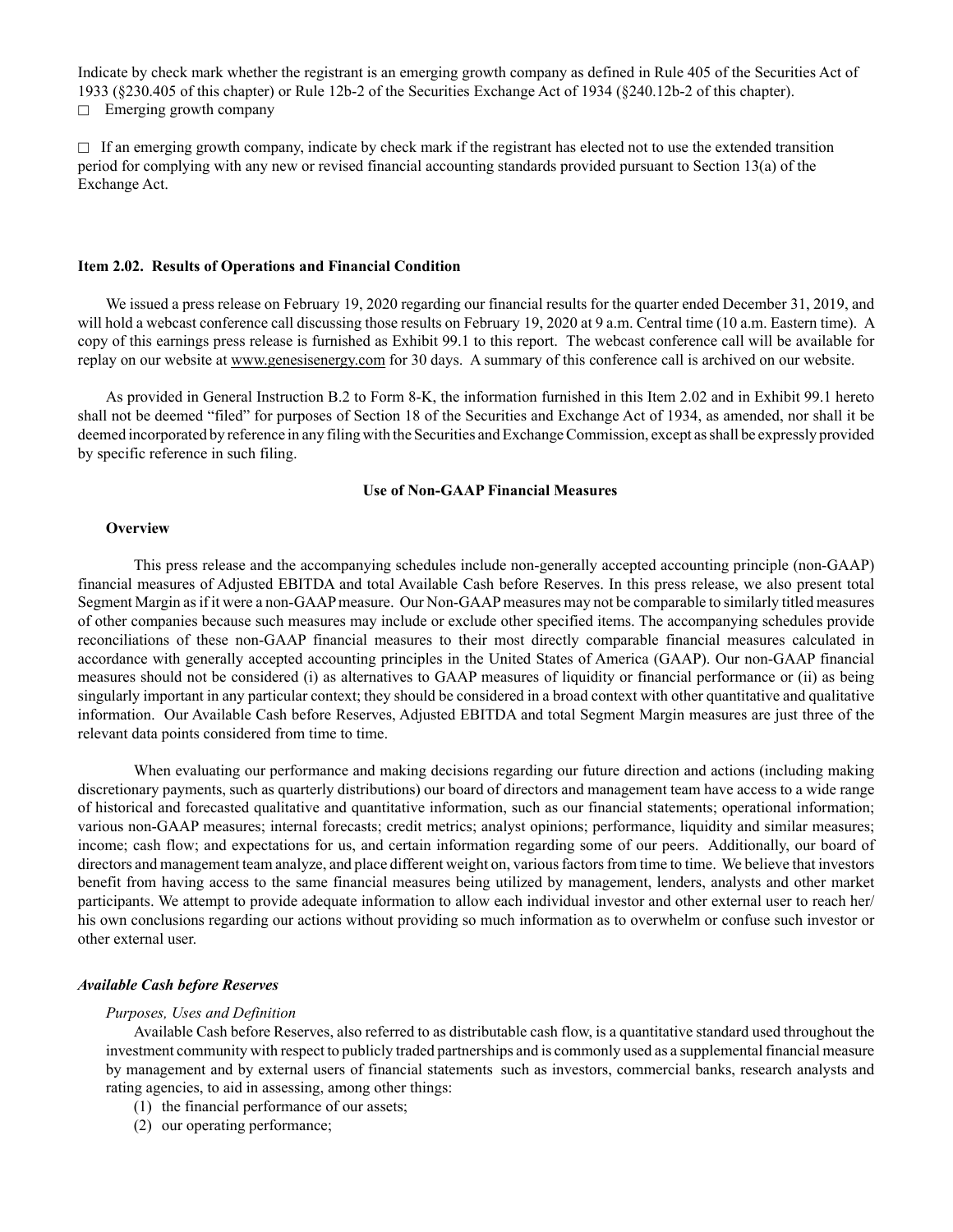- (3) the viability of potential projects, including our cash and overall return on alternative capital investments as compared to those of other companies in the midstream energy industry;
- (4) the ability of our assets to generate cash sufficient to satisfy certain non-discretionary cash requirements, including interest payments and certain maintenance capital requirements; and
- (5) our ability to make certain discretionary payments, such as distributions on our preferred and common units, growth capital expenditures, certain maintenance capital expenditures and early payments of indebtedness.

We define Available Cash before Reserves ("Available Cash before Reserves") as Adjusted EBITDA as adjusted for certain items, the most significant of which in the relevant reporting periods have been the sum of maintenance capital utilized, net cash interest expense, cash tax expense, and cash distributions paid to our Class A convertible preferred unitholders.

#### *Disclosure Format Relating to Maintenance Capital*

We use a modified format relating to maintenance capital requirements because our maintenance capital expenditures vary materially in nature (discretionary vs. non-discretionary), timing and amount from time to time. We believe that, without such modified disclosure, such changes in our maintenance capital expenditures could be confusing and potentially misleading to users of our financial information, particularly in the context of the nature and purposes of our Available Cash before Reserves measure. Our modified disclosure format provides those users with information in the form of our maintenance capital utilized measure (which we deduct to arrive at Available Cash before Reserves). Our maintenance capital utilized measure constitutes a proxy for non-discretionary maintenance capital expenditures and it takes into consideration the relationship among maintenance capital expenditures, operating expenses and depreciation from period to period.

#### *Maintenance Capital Requirements*

#### **Maintenance Capital Expenditures**

Maintenance capital expenditures are capitalized costs that are necessary to maintain the service capability of our existing assets, including the replacement of any system component or equipment which is worn out or obsolete. Maintenance capital expenditures can be discretionary or non-discretionary, depending on the facts and circumstances.

Initially, substantially all of our maintenance capital expenditures were (a) related to our pipeline assets and similar infrastructure, (b) non-discretionary in nature and (c) immaterial in amount as compared to our Available Cash before Reserves measure. Those historical expenditures were non-discretionary (or mandatory) in nature because we had very little (if any) discretion as to whether or when we incurred them. We had to incur them in order to continue to operate the related pipelines in a safe and reliable manner and consistently with past practices. If we had not made those expenditures, we would not have been able to continue to operate all or portions of those pipelines, which would not have been economically feasible. An example of a non-discretionary (or mandatory) maintenance capital expenditure would be replacing a segment of an old pipeline because one can no longer operate that pipeline safely, legally and/or economically in the absence of such replacement.

As we exist today, a substantial amount of our maintenance capital expenditures from time to time will be (a) related to our assets other than pipelines, such as our marine vessels, trucks and similar assets, (b) discretionary in nature and (c) potentially material in amount as compared to our Available Cash before Reserves measure. Those expenditures will be discretionary (or non-mandatory) in nature because we will have significant discretion as to whether or when we incur them. We will not be forced to incur them in order to continue to operate the related assets in a safe and reliable manner. If we chose not make those expenditures, we would be able to continue to operate those assets economically, although in lieu of maintenance capital expenditures, we would incur increased operating expenses, including maintenance expenses. An example of a discretionary (or non-mandatory) maintenance capital expenditure would be replacing an older marine vessel with a new marine vessel with substantially similar specifications, even though one could continue to economically operate the older vessel in spite of its increasing maintenance and other operating expenses.

In summary, as we continue to expand certain non-pipeline portions of our business, we are experiencing changes in the nature (discretionary vs. non-discretionary), timing and amount of our maintenance capital expenditures that merit a more detailed review and analysis than was required historically. Management's recently increasing ability to determine if and when to incur certain maintenance capital expenditures is relevant to the manner in which we analyze aspects of our business relating to discretionary and non-discretionary expenditures. We believe it would be inappropriate to derive our Available Cash before Reserves measure by deducting discretionary maintenance capital expenditures, which we believe are similar in nature in this context to certain other discretionary expenditures, such as growth capital expenditures, distributions/dividends and equity buybacks. Unfortunately, not all maintenance capital expenditures are clearly discretionary or non-discretionary in nature. Therefore, we developed a measure, maintenance capital utilized, that we believe is more useful in the determination of Available Cash before Reserves. Our maintenance capital utilized measure, which is described in more detail below, constitutes a proxy for non-discretionary maintenance capital expenditures and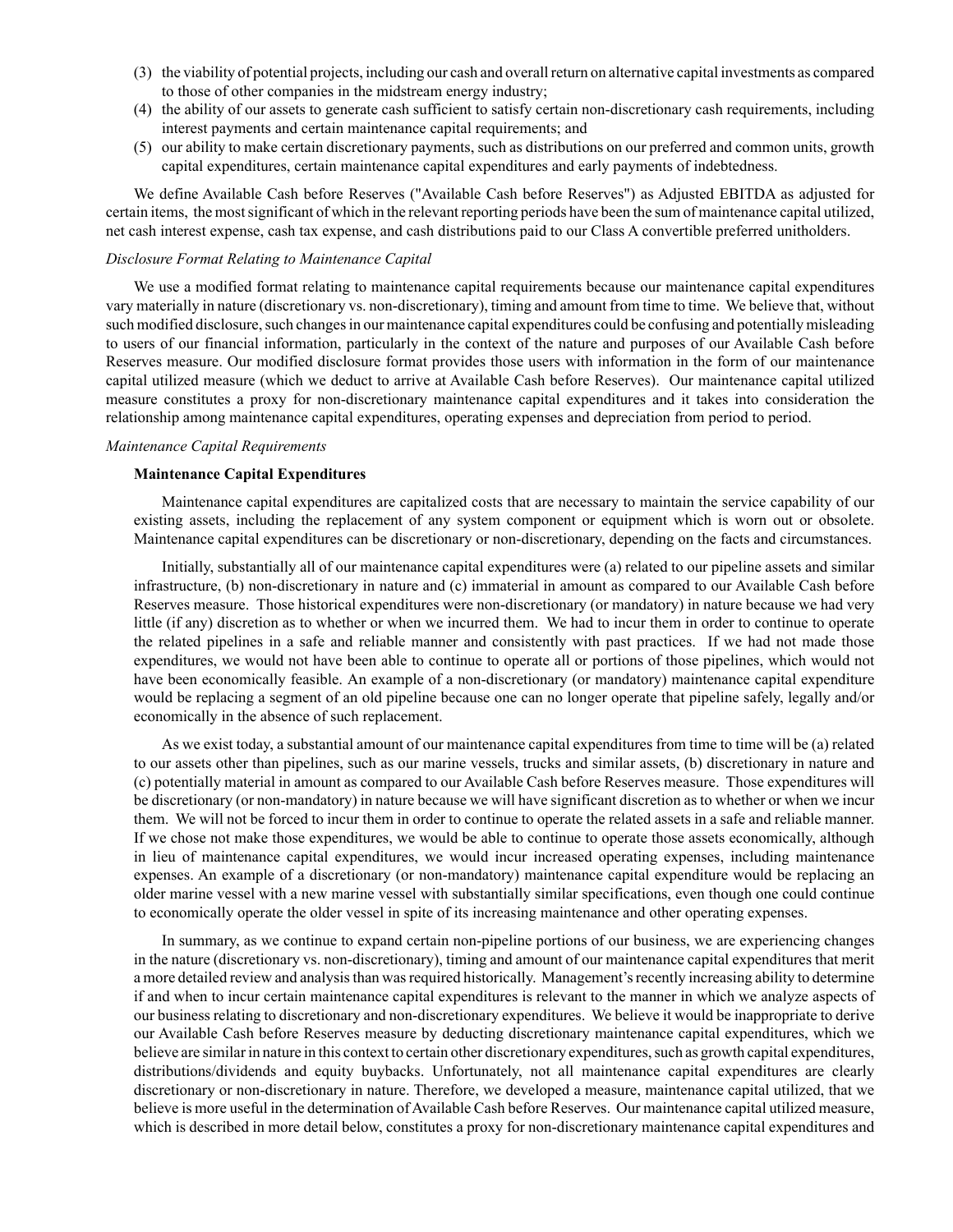it takes into consideration the relationship among maintenance capital expenditures, operating expenses and depreciation from period to period.

# **Maintenance Capital Utilized**

We believe our maintenance capital utilized measure is the most useful quarterly maintenance capital requirements measure to use to derive our Available Cash before Reserves measure. We define our maintenance capital utilized measure as that portion of the amount of previously incurred maintenance capital expenditures that we utilize during the relevant quarter, which would be equal to the sum of the maintenance capital expenditures we have incurred for each project/ component in prior quarters allocated ratably over the useful lives of those projects/components.

Because we did not initially use our maintenance capital utilized measure, our future maintenance capital utilized calculations will reflect the utilization of solely those maintenance capital expenditures incurred since December 31, 2013.

## *Adjusted EBITDA*

## *Purposes, Uses and Definition*

Adjusted EBITDA is commonly used as a supplemental financial measure by management and by external users of financial statements such as investors, commercial banks, research analysts and rating agencies, to aid in assessing, among other things:

- (1) the financial performance of our assets without regard to financing methods, capital structures or historical cost basis;
- (2) our operating performance as compared to those of other companies in the midstream energy industry, without regard to financing and capital structure;
- (3) the viability of potential projects, including our cash and overall return on alternative capital investments as compared to those of other companies in the midstream energy industry;
- (4) the ability of our assets to generate cash sufficient to satisfy certain non-discretionary cash requirements, including interest payments and certain maintenance capital requirements; and
- (5) our ability to make certain discretionary payments, such as distributions on our preferred and common units, growth capital expenditures, certain maintenance capital expenditures and early payments of indebtedness.

We define Adjusted EBITDA ("Adjusted EBITDA") as earnings before interest, taxes, depreciation and amortization (including impairment, write-offs, accretion and similar items, often referred to as EBITDA) after eliminating other non-cash revenues, expenses, gains, losses and charges (including any loss on asset dispositions), plus or minus certain other select items that we view as not indicative of our core operating results (collectively, "Select Items"). Although, we do not necessarily consider all of our Select Items to be non-recurring, infrequent or unusual, we believe that an understanding of these Select Items is important to the evaluation of our core operating results. The most significant Select Items in the relevant reporting periods are set forth in this press release.

#### **Item 9.01. Financial Statements and Exhibits**

(d) Exhibits

The following materials are filed as exhibits to this Current Report on Form 8-K.

| Exhibit No. | Description                                                  |
|-------------|--------------------------------------------------------------|
| 99.1        | Genesis Energy, L.P. press release, dated February 19, 2020  |
| 104         | Cover Page Interactive Data File (formatted as Inline XBRL). |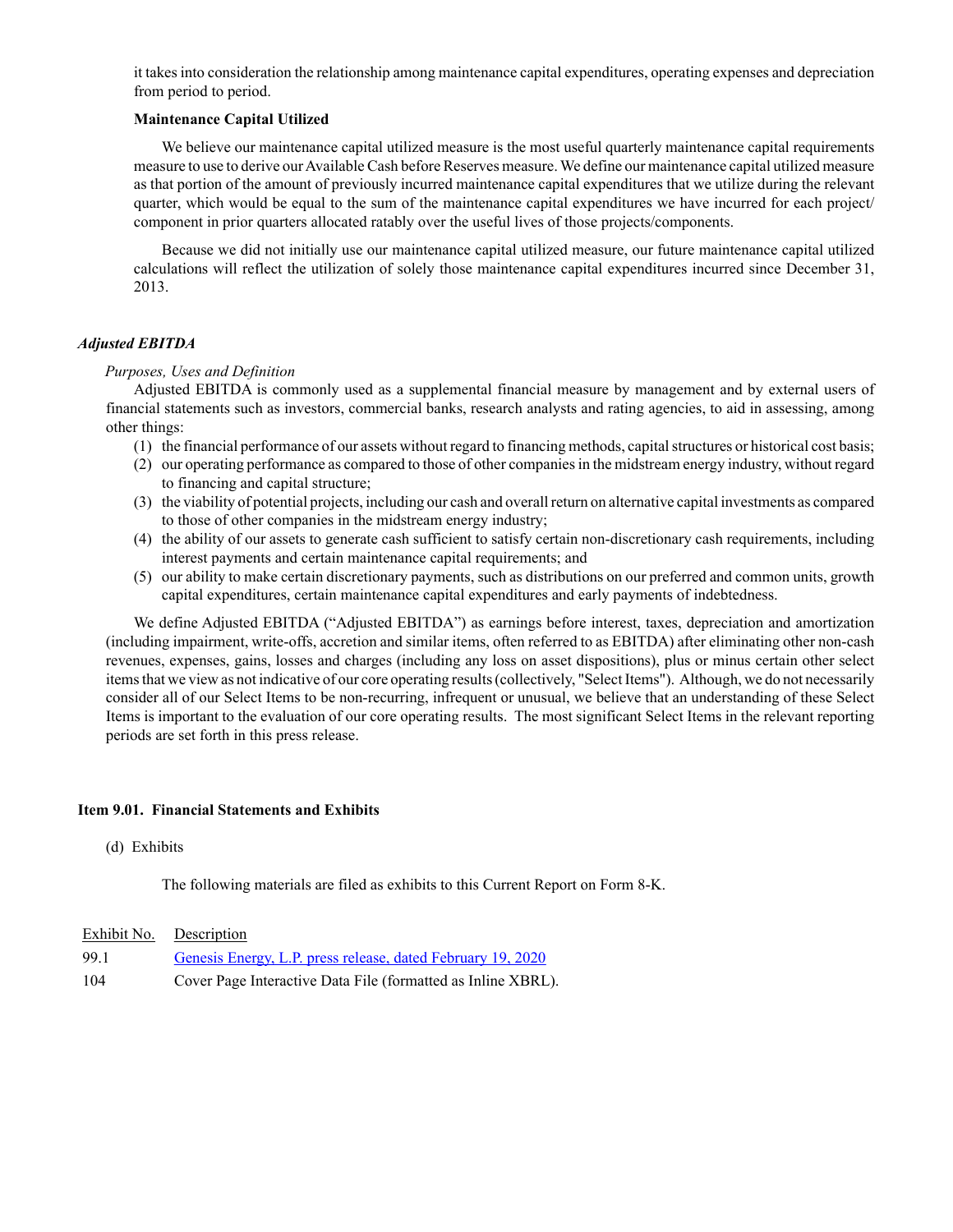# **SIGNATURES**

Pursuant to the requirements of the Securities Exchange Act of 1934, the Registrant has duly caused this report to be signed on its behalf by the undersigned thereunto duly authorized.

> GENESIS ENERGY, L.P. (A Delaware Limited Partnership)

By: GENESIS ENERGY, LLC, as General Partner

Date: February 19, 2020 By: *Isl* Robert V. Deere

Robert V. Deere Chief Financial Officer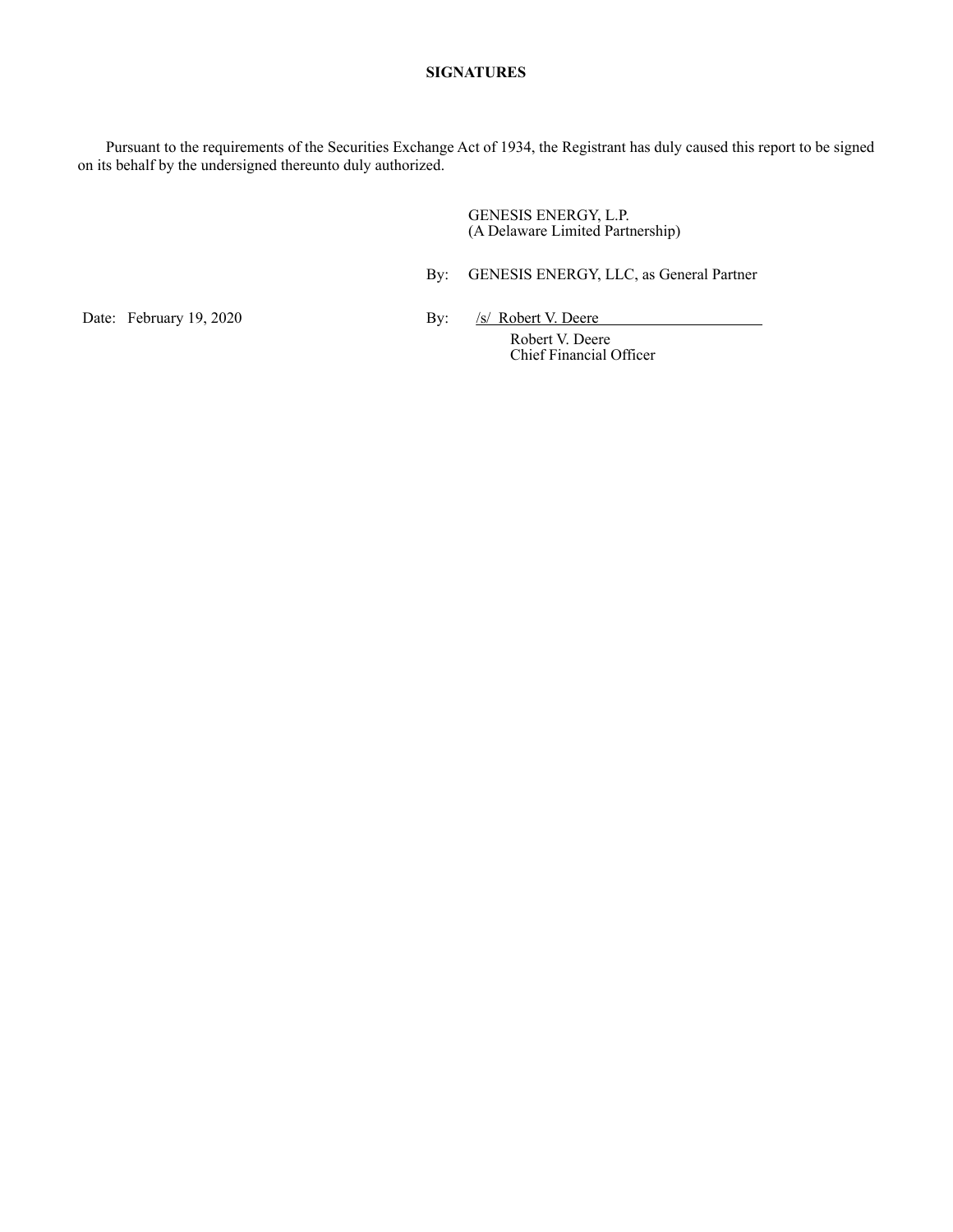

FOR IMMEDIATE RELEASE

February 19, 2020

# **Genesis Energy, L.P. Reports Fourth Quarter 2019 Results**

HOUSTON – (BUSINESS WIRE) – Genesis Energy, L.P. (NYSE: GEL) today announced its fourth quarter results.

We generated the following financial results for the fourth quarter of 2019:

- Net Income Attributable to Genesis Energy, L.P. of \$22.4 million for the fourth quarter of 2019 compared to Net Loss Attributable to Genesis Energy, L.P. of \$24.8 million for the same period in 2018.
- Cash Flows from Operating Activities of \$50.6 million for the fourth quarter of 2019 compared to \$82.5 million for the same period in 2018.
- Total Segment Margin in the fourth quarter of 2019 of \$179.8 million.
- Available Cash before Reserves to common unitholders of \$87.7 million for the fourth quarter of 2019, which provided 1.30X coverage for the quarterly distribution of \$0.55 per common unit attributable to the fourth quarter.
- We declared cash distributions on our preferred units of \$0.7374 for each preferred unit, which equates to a cash distribution of approximately \$18.7 million and is reflected as a reduction to Available Cash before Reserves to common unitholders.
- Adjusted EBITDA of \$167.6 million in the fourth quarter of 2019. Our bank leverage ratio, calculated consistent with our credit agreement, is 5.11X as of December 31, 2019 and is discussed further in this release.

Grant Sims, CEO of Genesis Energy, said, "For the quarter, our diversified businesses in total performed slightly better than our expectations, and we ended the year towards the high-end of our revised annual guidance for Adjusted EBITDA.

In our offshore pipeline transportation segment, we saw strong volumes across our platforms and pipelines as newer projects continued to ramp and sub-sea tiebacks and infield drilling more than offset any natural decline in our dedicated fields. We continue to actively pursue and contract new developments which can access our existing capacity and represent meaningful margin contribution to us at minimal or no capital, such as BP's Argos platform, coming on in 2021, and Murphy's King's Quay platform, coming on in 2022.

The offshore midstream infrastructure business is significantly different than that in most onshore basins given, among other things, its cost of entry. Additionally, our systems in the central Gulf of Mexico have available capacity, and very economic capacity expansions, that can offer new shippers firm capacity to shore with the flexibility to go to multiple markets in either Louisiana or Texas. Generally speaking, our rates per barrel in our new contracts are going up, we have terms that are typically for the life-of-lease (some 30 to 40 years), and we are able to include annual escalators, which, due to the mechanics of compounding, tend to flatten out the financial contributions over time, even as volumes decline in the later contract years.

In our onshore facilities and transportation segment, we experienced a ramp in crude-by-rail volumes throughout the quarter as a result of curtailment relief granted in Alberta, Canada and we exited the year averaging approximately one train a day. We have experienced a continued ramp above that in January and February, and would otherwise anticipate these levels at least through March. The provincial government of Alberta is scheduled to review its self-imposed production curtailments policies in the March/April 2020 time frame. Additionally, the practical capacity of existing pipelines out of Canada increases in the second and third quarter as less diluent is needed to move the same amount of bitumen due to higher ambient temperatures. As a result of these two items, we could possibly see a reduction in volumes mid-year before a reasonably expected re-ramp into the end of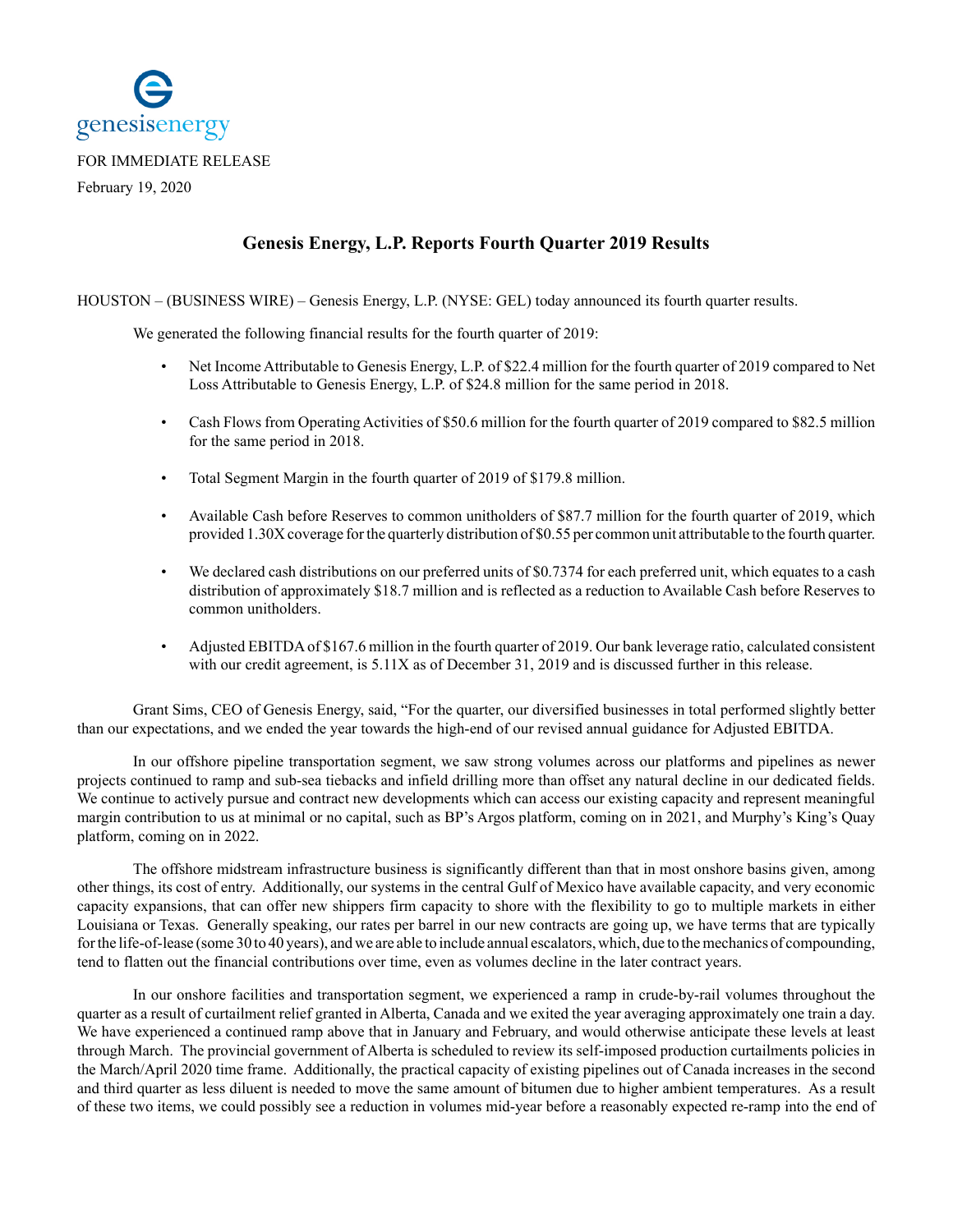2020. We also saw increased volumes in the fourth quarter on our Texas pipeline. Otherwise, the rest of our businesses reported in onshore facilities and transportation segment performed consistent with our expectations.

Our marine transportation segment continued to perform as expected and reported increased segment margin for the eighth consecutive quarter. We experienced strong utilization and improving day rates across our inland and offshore fleets. IMO 2020 appears to be having a positive impact on our inland, black oil barges as refiners need to get the intermediate refined barrel to the right location. Upwards of 90% of our barges are typically contracted to provide services to refiners moving their intermediate products from one location to another.

We see improving fundamentals into 2020 for both fleets. The Army Corps of Engineers is undertaking significant repair and maintenance of locks on the Mississippi River and its major tributaries this summer. As a result, we anticipate a near-term reduction in "practical supply" as movements in and out of such region take longer and are less efficient than normal. As a result, demand and day-rates in our brown water fleet should improve. We are also seeing increased demand for our blue water vessels. Our clean fleet is benefiting from certain competitive dynamics on the East Coast as well as more required product movements because of the closure of refining capacity in Philadelphia. Our larger offshore vessels are benefiting from increased movements of crude oil as more and more barrels reach the Gulf Coast, where the Gulf Coast refiners basically have limited incremental demand for those types of barrels.

In our sodium minerals and sulfur services segment, our legacy refinery services business performed as expected in the quarter, and importantly it appears most of the production and market interruptions it faced in the second half of 2019 are largely behind us as we move into 2020.

Turning to sodium minerals, as we mentioned on our third quarter call, we were then seeing signs of slowdown in the demand for soda ash globally, particularly in Asia. We believed this was tied mainly to the ongoing economic uncertainty around the US-China trade war, but also to decelerating GDP resulting from tightening monetary policies by most central banks in early 2019, which policies appear to have been reversed in the second half of last year.

Nonetheless, this demand trend accelerated into the end of the quarter as customers continued to have excess inventory of soda ash and their respective finished goods, like flat glass. At the same time, it appears that Genesis and the other domestic producers made more soda ash for export in the fourth quarter compared to earlier quarters. As a result, price fell in the export markets to clear this demand/supply imbalance, and we experienced our lowest quarter of financial contribution from our soda ash operations, of just over \$38 million, since we acquired the business in 2017.

Unfortunately, most contract prices for a subsequent year are negotiated in the prior December and January of that year. Even though most domestic prices are set on a multi-year basis, many subject to caps and collars, our export contracts and negotiated prices are much shorter in duration. Given the dynamics going into the price negotiations described above, we expect export prices, which represent approximately half of our total annual sales, to be significantly lower in 2020 than they have been in the prior two and half years since we acquired the operations. Experience has shown, because of the nature of the mix of contracts, it can take anywhere from 4-8 quarters for the underlying fundamentals to get prices back on historical trend. We would point out that the effects of the coronavirus on global demand and supply are not yet quantifiable, and this exogenous event could impact that historically observed time interval.

Having said that, we continue to believe in the long term fundamentals of the business and the cost competitive advantage natural soda ash enjoys over synthetically produced product. We remain confident that the market will need, and we can easily and profitably place, the incremental tons coming from our Granger expansion beginning in mid-2022.

When we purchased this business, we analyzed the previous twelve years of its financial history back through 2006, including how it performed during the Great Recession. The annual EBITDA ranged from approximately \$120 million to \$190 million, with an average of approximately \$160 million. Our view then was, and still is, if around \$120 million is the downside on a \$1.2 billion acquisition, net of the working capital acquired, we would make that investment anytime, especially for a business that has over 70 years of operating history and a remaining reserve life of potentially 300-400 years.

Looking forward into 2020, we see Adjusted EBITDA coming in a range of \$640-\$680 million. This assumes the margin contribution from our soda ash operations is some \$35-\$45 million below the \$165 million it earned this past year.

As you can therefore surmise, we feel reasonably positive about our other businesses and their prospects. We would reiterate we expect the offshore pipeline transportation segment to be \$20-\$30 million above 2019 levels. The marine transportation segment is budgeted to improve some \$2-\$6 million and our legacy refinery services business could be up a similar amount. Finally, the onshore facilities and transportation segment is forecasted to be flat to up \$10 million, but such improved results are primarily dependent on the economics of crude-by-rail out of Canada staying constructive throughout this year.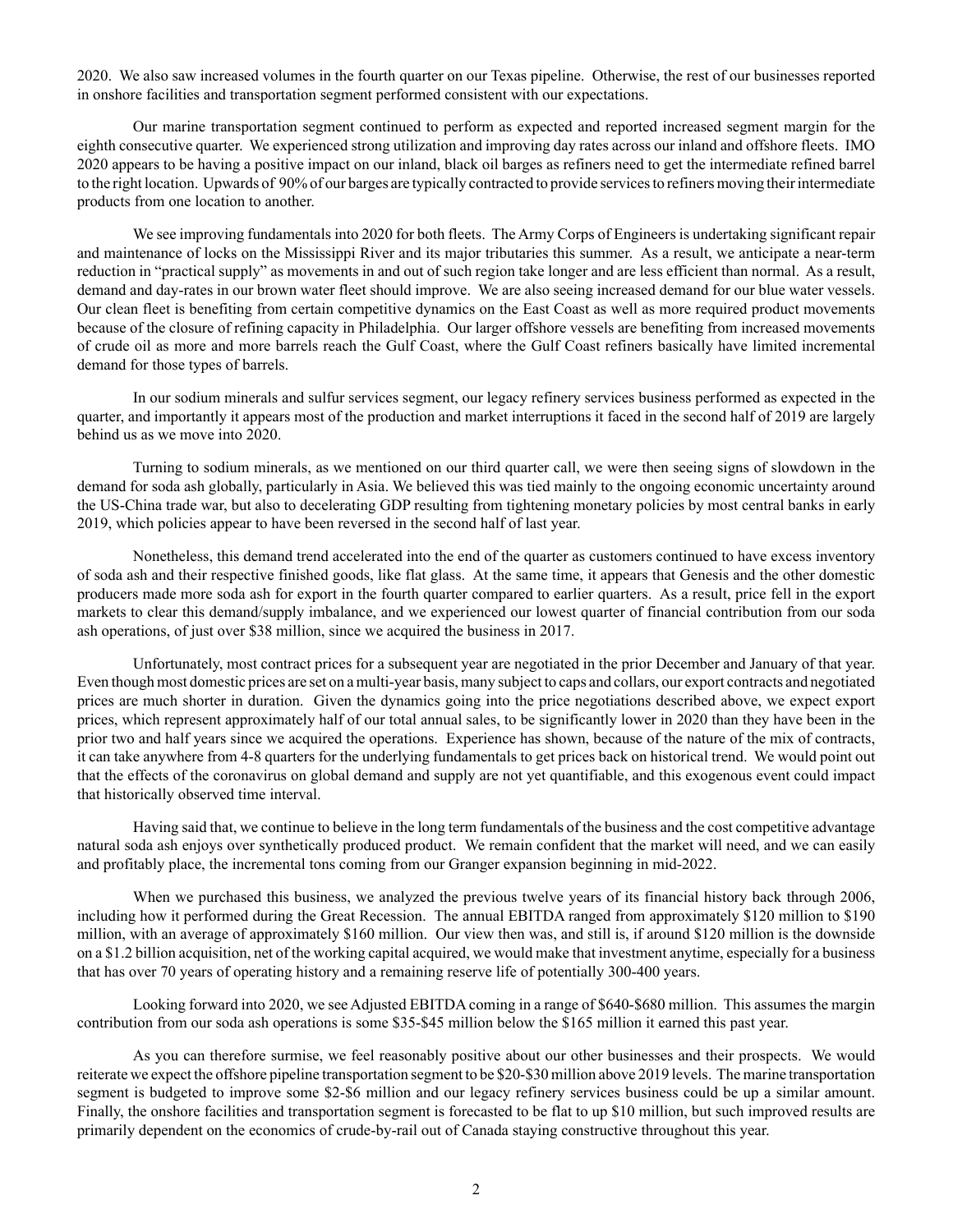As we analyze our financials, we identify recurring cash obligations for 2020 totaling approximately \$620 million, which includes, among others, cash taxes, interest on bank debt and bonds, all maintenance capital spent, preferred cash distributions at the current \$0.7374 per unit quarterly payout, and common distributions at the current \$0.55 per unit quarterly payout. At this point, we have budgeted approximately \$25 million of growth capital outside of the Granger expansion, which dollars are paid via the redeemable preferred structure at the soda ash operational level, which requires no cash payments from Genesis during the 36 month estimated construction period. We do have approximately \$20 million of non-recurring asset retirement obligations ("ARO") budgeted in 2020. However, we reasonably expect to be able to monetize one of the retired assets by the end of this year or certainly sometime in 2021 for a multiple of these 2020 ARO expenditures.

As we look beyond 2020, we have a very good line of sight on significantly improving financial performance. First, we would reasonably expect our existing soda ash operations to return to trend and add some \$40-\$50 million a year by 2022 at the latest. Argos is scheduled to come on-line in the second half of 2021, which represents potentially \$30-\$40 million of incremental annualized EBITDA. King's Quay is scheduled to come on-line in the first half of 2022, which represents potentially \$50-\$60 million of incremental annualized EBITDA. Finally, assuming a return to trend on soda ash pricing, the Granger expansion is expected to add potentially \$60 million of incremental annualized EBITDA beginning in mid-2022. Therefore, given a starting point of being very close to cash flow neutral this year and taking into account the meaningful new EBITDA discussed above, we believe we will be able to de-lever our balance sheet and restore and maintain our financial flexibility to capitalize on future discretionary opportunities, without ever losing our commitment to safe, reliable and responsible operations."

<sup>&</sup>lt;sup>1</sup> EBITDA and Adjusted EBITDA are non-GAAP financial measures. We are unable to provide a reconciliation of the forward-looking EBITDA and Adjusted EBITDA projections contained in this press release to their respective most directly comparable GAAP financial measure because the information necessary for quantitative reconciliations of the EBITDA and Adjusted EBITDA measures to their respective most directly comparable GAAP financial measures is not available to us without unreasonable efforts. The probable significance of providing these forward-looking EBITDA and Adjusted EBITDA measures without the directly comparable GAAP financial measures is that such GAAP financial measures may be materially different from the corresponding non-GAAP financial measures.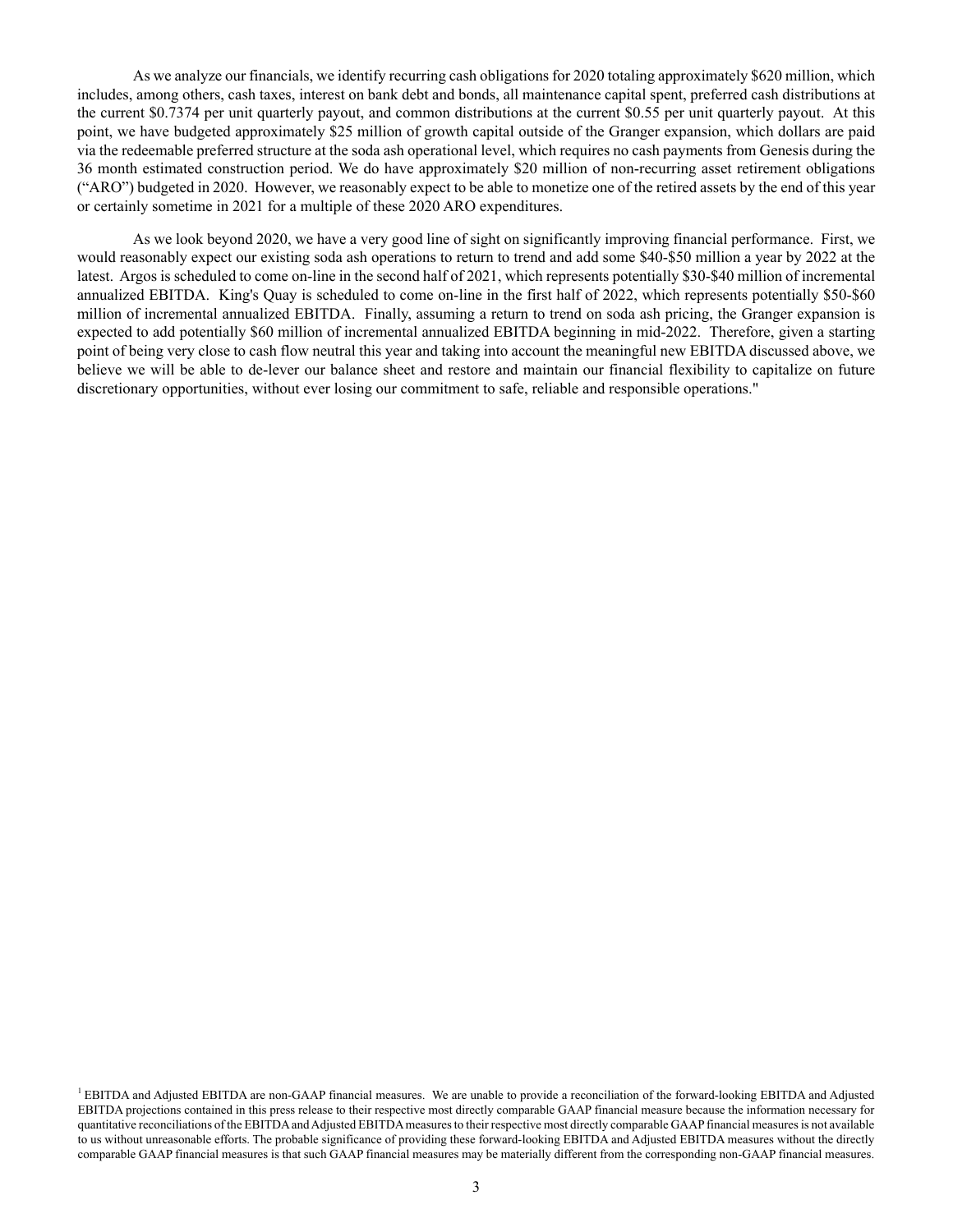## Financial Results

# *Segment Margin*

Variances between the fourth quarter of 2019 (the "2019 Quarter") and the fourth quarter of 2018 (the "2018 Quarter") in these components are explained below.

Segment margin results for the 2019 Quarter and 2018 Quarter were as follows:

|                                       | Three Months Ended<br>December 31. |         |        |         |
|---------------------------------------|------------------------------------|---------|--------|---------|
|                                       | 2019                               |         |        | 2018    |
|                                       | (in thousands)                     |         |        |         |
| Offshore pipeline transportation      | S                                  | 86,045  |        | 69,276  |
| Sodium minerals and sulfur services   |                                    | 52,306  |        | 67,613  |
| Onshore facilities and transportation | 25,060                             |         | 36,296 |         |
| Marine transportation                 | 16,356                             |         | 12,272 |         |
| <b>Total Segment Margin</b>           |                                    | 179,767 |        | 185,457 |

Offshore pipeline transportation Segment Margin for the 2019 Quarter increased \$16.8 million, or 24%, from the 2018 Quarter, primarily due to higher volumes on our crude oil pipeline systems. These increased volumes are the result of (i) the ramping of volumes from the Buckskin and Hadrian North production fields to expected levels in the second half of 2019, both of which are fully dedicated to our SEKCO pipeline and further downstream, to our Poseidon oil pipeline system, and had first oil flow in 2019, and (ii) the continued receipt of volumes on our CHOPS and Poseidon pipeline systems due to deliveries from a third party pipeline that has insufficient capacity to deliver its committed volumes to shore. During the second half of 2019, we entered into agreements to move forty thousand barrels per day on CHOPS and twenty thousand barrels per day on Poseidon that are delivered to us by a third-party pipeline that has insufficient capacity. The agreements include ship-or-pay provisions, have terms as long as five years and required no additional capital on our part.

Sodium minerals and sulfur services Segment Margin for the 2019 Quarter decreased \$15.3 million, or 23%, from the 2018 Quarter. This decrease is primarily due to lower NaHS volumes during the 2019 Quarter in our refinery services business and weakened export pricing in our Alkali Business due to supply and demand imbalance. The lower volumes in our refinery services business are attributable to supply chain disruptions some of our customers experienced during the 2019 Quarter along with production issues at several of our host refineries. Soda ash volumes slightly increased in the 2019 Quarter relative to the 2018 Quarter, but were offset by the lower pricing we received on our ANSAC volumes, which negatively impacted margin during the 2019 Quarter.

Onshore facilities and transportation Segment Margin for the 2019 Quarter decreased \$11.2 million, or 31%, from the 2018 Quarter. This decrease is primarily due to lower crude oil pipeline and rail unload volumes during the 2019 Quarter. The lower volumes in the 2019 Quarter are primarily due to the continued effects of production curtailments by the Canadian government during 2019 impacting our Louisiana pipeline and rail unload volumes, and our lower rail unload volumes at our Raceland facility in the 2019 Quarter. This was partially offset by our increased volumes on our Texas system during the 2019 Quarter, which led to increased margin contribution as our main customer utilized all of its prepaid transportation credits prior to December 31, 2019.

Marine transportation Segment Margin for the 2019 Quarter increased \$4.1 million, or 33%, from the 2018 Quarter. This increase in Segment Margin is primarily attributable to higher average day rates in the inland and offshore markets that have been advantageous for both spot and term contracts, while our utilization was relatively flat between the 2019 Quarter and 2018 Quarter. While we have seen a slight uptick in day rates, we have continued to enter into short term contracts (less than a year) in both the inland and offshore markets because we believe the day rates currently being offered by the market are still near cyclical lows. This was partially offset by an increase in operating costs during the 2019 Quarter relative to the 2018 Quarter due to an increase in dry-docking costs in both our inland and offshore fleet.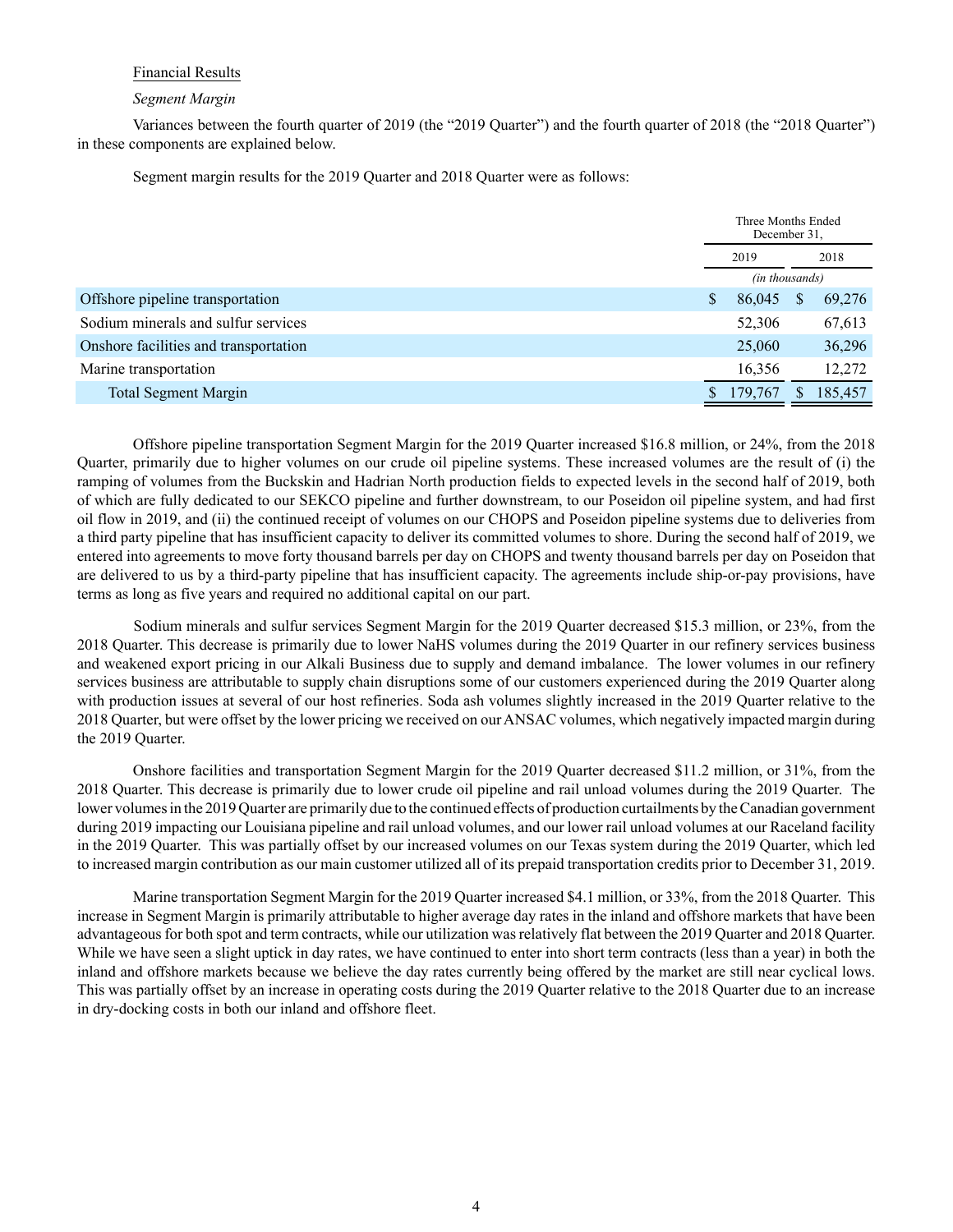## *Other Components of Net Income*

In the 2019 Quarter, we recorded Net Income Attributable to Genesis Energy, L.P. of \$22.4 million compared to Net Loss Attributable to Genesis Energy, L.P. of \$24.8 million in the 2018 Quarter. The 2018 Quarter was negatively impacted by impairment expense of \$120.3 million. The 2018 Quarter also included gains on asset sales of \$38.9 million primarily due to the closing of our Powder River Basin asset sale during the period and \$5.7 million higher segment margin than the 2019 Quarter as discussed above, which partially offset the impairment expense recorded. Additionally, the 2019 Quarter included an unrealized loss of \$9.3 million on the valuation of the embedded derivative associated with our Class A Convertible Preferred Units recorded in other income (expense), compared to an unrealized gain of \$8.6 million recorded during the 2018 Quarter.

## Earnings Conference Call

We will broadcast our Earnings Conference Call on Wednesday, February 19, 2020, at 9 a.m. Central time (10 a.m. Eastern time). This call can be accessed at www.genesisenergy.com. Choose the Investor Relations button. For those unable to attend the live broadcast, a replay will be available beginning approximately one hour after the event and remain available on our website for 30 days. There is no charge to access the event.

Genesis Energy, L.P. is a diversified midstream energy master limited partnership headquartered in Houston, Texas. Genesis' operations include offshore pipeline transportation, sodium minerals and sulfur services, onshore facilities and transportation and marine transportation. Genesis' operations are primarily located in Texas, Louisiana, Arkansas, Mississippi, Alabama, Florida, Wyoming and the Gulf of Mexico.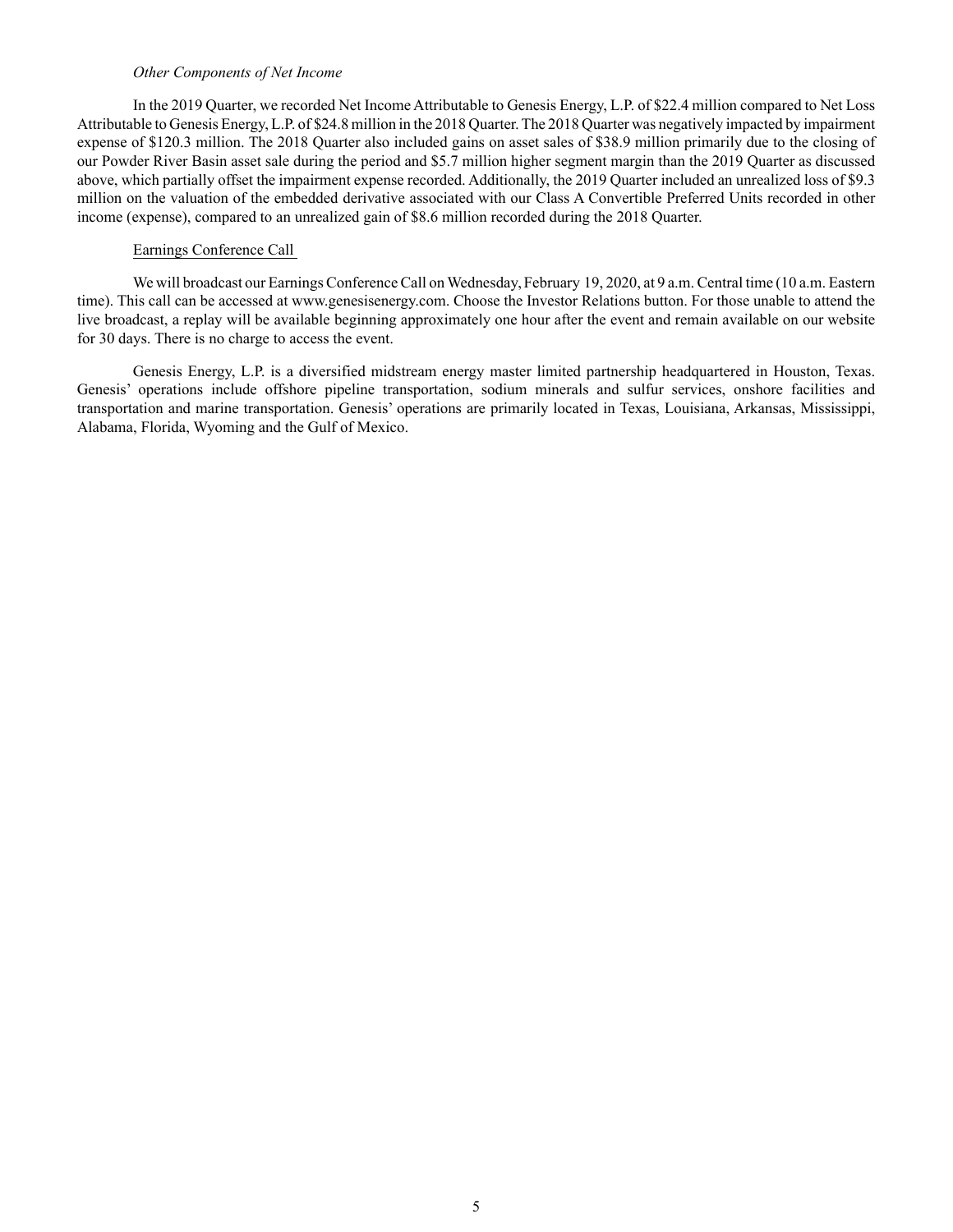# **GENESIS ENERGY, L.P. CONDENSED CONSOLIDATED STATEMENTS OF OPERATIONS - UNAUDITED**

*(in thousands, except per unit amounts)*

|                                                                                               | Three Months Ended<br>December 31. |           |               | Year Ended December 31 |               |             |                           |             |
|-----------------------------------------------------------------------------------------------|------------------------------------|-----------|---------------|------------------------|---------------|-------------|---------------------------|-------------|
|                                                                                               |                                    | 2019      |               | 2018                   |               | 2019        |                           | 2018        |
| <b>REVENUES</b>                                                                               | $\mathbf S$                        | 604,329   | $\mathsf{\$}$ | 689,296                |               | \$2,480,820 |                           | \$2,912,770 |
|                                                                                               |                                    |           |               |                        |               |             |                           |             |
| <b>COSTS AND EXPENSES:</b>                                                                    |                                    |           |               |                        |               |             |                           |             |
| Costs of sales and operating expenses                                                         |                                    | 441,507   |               | 511,931                |               | 1,835,624   |                           | 2,278,416   |
| General and administrative expenses                                                           |                                    | 12,590    |               | 17,486                 |               | 52,687      |                           | 66,898      |
| Depreciation, depletion and amortization                                                      |                                    | 79,293    |               | 74,401                 |               | 319,806     |                           | 313,190     |
| Impairment expense                                                                            |                                    |           |               | 120,260                |               |             |                           | 126,282     |
| Gain on sale of assets                                                                        |                                    |           |               | (38,901)               |               |             |                           | (42, 264)   |
| <b>OPERATING INCOME</b>                                                                       |                                    | 70,939    |               | 4,119                  |               | 272,703     |                           | 170,248     |
| Equity in earnings of equity investees                                                        |                                    | 16,611    |               | 15,238                 |               | 56,484      |                           | 43,626      |
| Interest expense                                                                              |                                    | (53, 559) |               | (56,327)               |               | (219, 440)  |                           | (229, 191)  |
| Other income (expense)                                                                        |                                    | (9, 332)  |               | 8,627                  |               | (9,026)     |                           | 5,023       |
| <b>INCOME (LOSS) BEFORE INCOME TAXES</b>                                                      |                                    | 24,659    |               | (28, 343)              |               | 100,721     |                           | (10, 294)   |
| Income tax (expense) benefit                                                                  |                                    | 1         |               | (584)                  |               | (655)       |                           | (1, 498)    |
| <b>NET INCOME (LOSS)</b>                                                                      |                                    | 24,660    |               | (28, 927)              |               | 100,066     |                           | (11,792)    |
| Net loss (income) attributable to noncontrolling interests                                    |                                    | (331)     |               | 4,144                  |               | (1, 834)    |                           | 5,717       |
| Net income attributable to redeemable noncontrolling interests                                |                                    | (1,961)   |               |                        |               | (2,233)     |                           |             |
| NET INCOME (LOSS) ATTRIBUTABLE TO GENESIS<br><b>ENERGY, L.P.</b>                              | \$                                 | 22,368    | <sup>\$</sup> | (24, 783)              | -S            | 95,999      | <sup>\$</sup>             | (6,075)     |
| Less: Accumulated distributions attributable to Class A Convertible<br><b>Preferred Units</b> |                                    | (18, 684) |               | (18,021)               |               | (74, 467)   |                           | (69, 801)   |
| NET INCOME (LOSS) AVAILABLE TO COMMON<br><b>UNITHOLDERS</b>                                   | S                                  | 3,684     | -S            | (42, 804)              | - \$          | 21,532      | <sup>2</sup>              | (75, 876)   |
| <b>NET INCOME (LOSS) PER COMMON UNIT:</b>                                                     |                                    |           |               |                        |               |             |                           |             |
| <b>Basic and Diluted</b>                                                                      | \$                                 | 0.03      | \$            | (0.35)                 | $\mathcal{S}$ | 0.18        | $\boldsymbol{\mathsf{S}}$ | (0.62)      |
| WEIGHTED AVERAGE OUTSTANDING COMMON UNITS:                                                    |                                    |           |               |                        |               |             |                           |             |
| <b>Basic and Diluted</b>                                                                      |                                    | 122,579   |               | 122,579                |               | 122,579     |                           | 122,579     |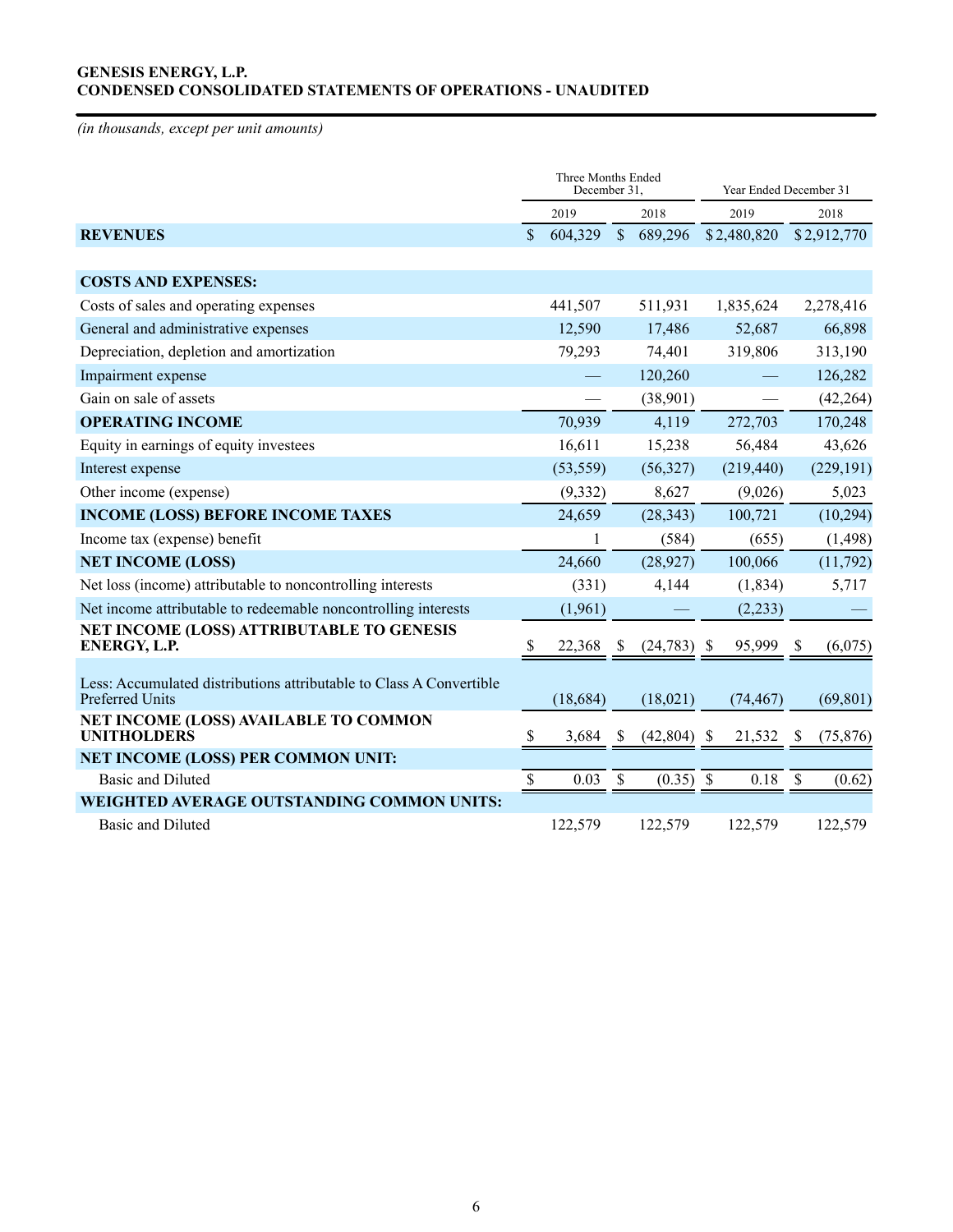# **GENESIS ENERGY, L.P. OPERATING DATA - UNAUDITED**

|                                                                  | Three Months Ended<br>December 31. |         | Year Ended December 31 |           |
|------------------------------------------------------------------|------------------------------------|---------|------------------------|-----------|
|                                                                  | 2019                               | 2018    | 2019                   | 2018      |
| <b>Offshore Pipeline Transportation Segment</b>                  |                                    |         |                        |           |
| Crude oil pipelines (barrels/day unless otherwise noted):        |                                    |         |                        |           |
| <b>CHOPS</b>                                                     | 234,989                            | 202,008 | 234,301                | 202,121   |
| Poseidon <sup>(1)</sup>                                          | 291,992                            | 251,512 | 264,931                | 234,960   |
| Odyssey $(1)$                                                    | 132,441                            | 131,088 | 144,785                | 115,239   |
| <b>GOPL</b>                                                      | 5,283                              | 8,485   | 8,845                  | 10,147    |
| Offshore crude oil pipelines total                               | 664,705                            | 593,093 | 652,862                | 562,467   |
|                                                                  |                                    |         |                        |           |
| Natural gas transportation volumes (MMbtus/d) <sup>(1)</sup>     | 365,424                            | 421,104 | 400,770                | 432,261   |
|                                                                  |                                    |         |                        |           |
| <b>Sodium Minerals and Sulfur Services Segment</b>               |                                    |         |                        |           |
| NaHS (dry short tons sold)                                       | 29,367                             | 36,125  | 126,443                | 150,671   |
| Soda Ash volumes (short tons sold)                               | 944,098                            | 929,953 | 3,590,680              | 3,669,206 |
| NaOH (caustic soda) volumes (dry short tons sold) <sup>(2)</sup> | 18,756                             | 22,917  | 78,927                 | 110,107   |
|                                                                  |                                    |         |                        |           |
| <b>Onshore Facilities and Transportation Segment</b>             |                                    |         |                        |           |
| Crude oil pipelines (barrels/day):                               |                                    |         |                        |           |
| Texas                                                            | 95,546                             | 48,877  | 59,435                 | 33,303    |
| Jay                                                              | 9,916                              | 12,733  | 10,461                 | 14,036    |
| Mississippi                                                      | 6,014                              | 5,879   | 5,994                  | 6,359     |
| Louisiana $^{(3)}$                                               | 125,417                            | 165,426 | 117,130                | 159,754   |
| Wyoming $(4)$                                                    |                                    |         |                        | 33,957    |
| Onshore crude oil pipelines total                                | 236,893                            | 232,915 | 193,020                | 247,409   |
|                                                                  |                                    |         |                        |           |
| Free State- $CO2$ Pipeline (Mcf/day)                             | 132,388                            | 125,213 | 97,912                 | 107,674   |
|                                                                  |                                    |         |                        |           |
| Crude oil and petroleum products sales (barrels/day)             | 28,973                             | 37,617  | 31,681                 | 45,845    |
|                                                                  |                                    |         |                        |           |
| Rail unload volumes (barrels/day) $(5)$                          | 55,155                             | 165,902 | 79,530                 | 89,082    |
|                                                                  |                                    |         |                        |           |
| <b>Marine Transportation Segment</b>                             |                                    |         |                        |           |
| Inland Fleet Utilization Percentage <sup>(6)</sup>               | 94.9%                              | 97.0%   | 96.8%                  | 95.2%     |
| Offshore Fleet Utilization Percentage <sup>(6)</sup>             | 96.0%                              | 96.5%   | 94.6%                  | 93.5%     |

(1) Volumes for our equity method investees are presented on a 100% basis. We own 64% of Poseidon and 29% of Odyssey, as well as equity interests in various other entities.

(2) Caustic soda sales volumes include volumes sold from our Alkali and Refinery Services businesses.

(3) Total daily volume for the three and twelve months ended December 31, 2019 includes 42,704 and 51,267 barrels per day, respectively, of intermediate refined products associated with our Port of Baton Rouge Terminal pipelines. Total daily volume for the three and twelve months ended December 31, 2018 includes 49,802 and 55,202 barrels per day, respectively, of intermediate refined products associated with our Port of Baton Rouge Terminal pipelines.

(4) Our Powder River Basin midstream assets were divested during the fourth quarter of 2018. Volumes presented for the twelve months ended December 31, 2018 represent actual throughput as of September 30, 2018.

(5) Indicates total barrels for which fees were charged for unloading at all rail facilities.

(6) Utilization rates are based on a 365 day year, as adjusted for planned downtime and dry-docking.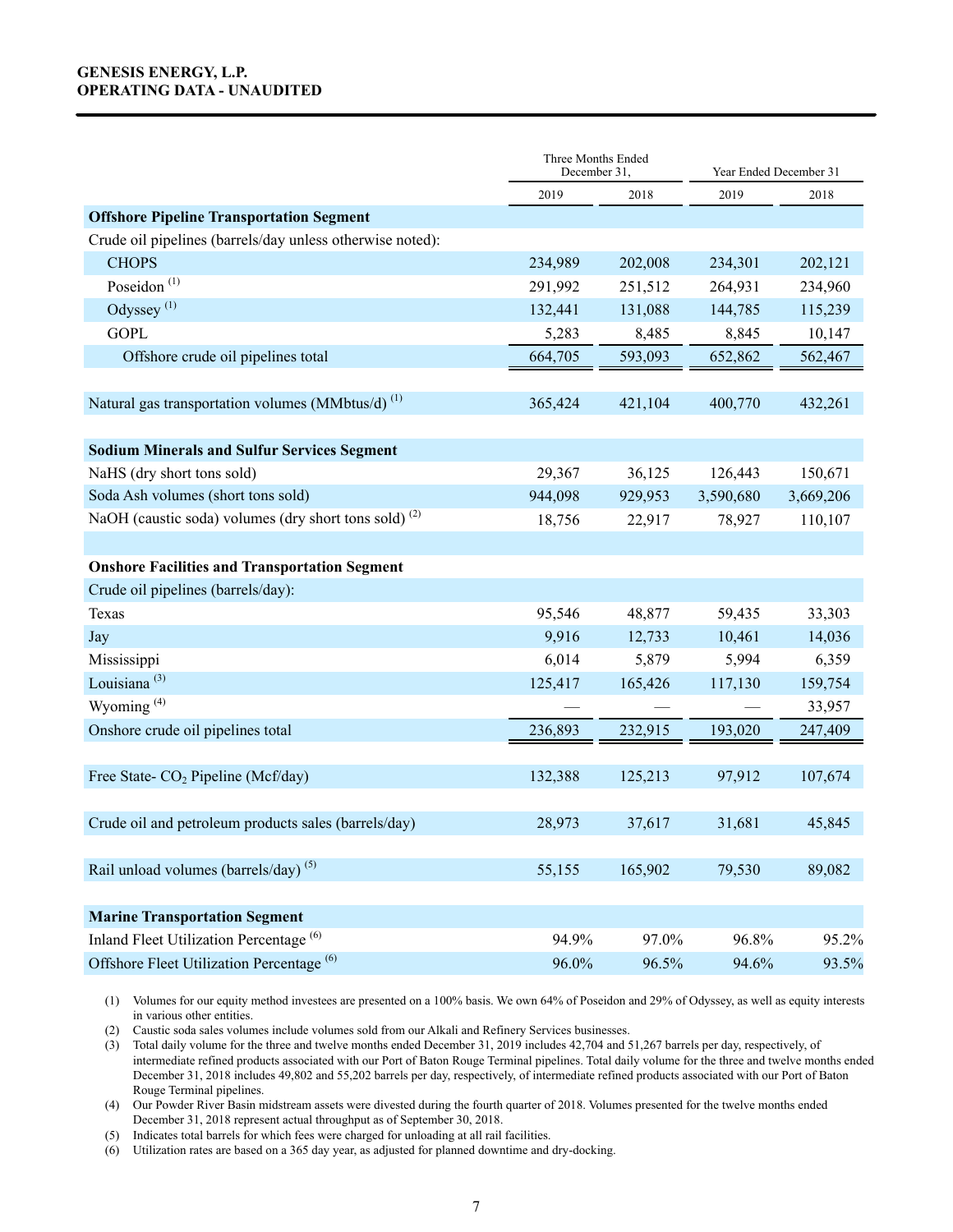# **GENESIS ENERGY, L.P. CONDENSED CONSOLIDATED BALANCE SHEETS - UNAUDITED**

*(in thousands, except number of units)* 

|                                                            |                           | December 31.<br>2019 |              | December 31,<br>2018 |
|------------------------------------------------------------|---------------------------|----------------------|--------------|----------------------|
| <b>ASSETS</b>                                              |                           |                      |              |                      |
| Cash, cash equivalents and restricted cash                 | \$                        | 56,405               | \$           | 10,300               |
| Accounts receivable - trade, net                           |                           | 417,002              |              | 323,462              |
| Inventories                                                |                           | 65,137               |              | 73,531               |
| Other current assets                                       |                           | 54,530               |              | 35,986               |
| <b>Total current assets</b>                                |                           | 593,074              |              | 443,279              |
| Fixed assets and mineral leaseholds, net                   |                           | 4,850,300            |              | 4,977,514            |
| Investment in direct financing leases, net                 |                           | 107,702              |              | 116,925              |
| Equity investees                                           |                           | 334,523              |              | 355,085              |
| Intangible assets, net                                     |                           | 138,927              |              | 162,602              |
| Goodwill                                                   |                           | 301,959              |              | 301,959              |
| Right of use assets, net                                   |                           | 177,071              |              |                      |
| Other assets, net                                          |                           | 94,085               |              | 121,707              |
| <b>Total assets</b>                                        |                           | 6,597,641            | $\mathbb{S}$ | 6,479,071            |
| <b>LIABILITIES AND CAPITAL</b>                             |                           |                      |              |                      |
| Accounts payable - trade                                   | \$                        | 218,737              | \$           | 127,327              |
| <b>Accrued liabilities</b>                                 |                           | 196,758              |              | 205,507              |
| <b>Total current liabilities</b>                           |                           | 415,495              |              | 332,834              |
| Senior secured credit facility                             |                           | 959,300              |              | 970,100              |
| Senior unsecured notes, net of debt issuance costs         |                           | 2,469,937            |              | 2,462,363            |
| Deferred tax liabilities                                   |                           | 12,640               |              | 12,576               |
| Other long-term liabilities                                |                           | 393,850              |              | 259,198              |
| <b>Total liabilities</b>                                   |                           | 4,251,222            |              | 4,037,071            |
| Mezzanine capital:                                         |                           |                      |              |                      |
| Class A convertible preferred units                        |                           | 790,115              |              | 761,466              |
| Redeemable noncontrolling interests                        |                           | 125,133              |              |                      |
| Partners' capital:                                         |                           |                      |              |                      |
| Common unitholders                                         |                           | 1,443,320            |              | 1,690,799            |
| Accumulated other comprehensive income (loss)              |                           | (8, 431)             |              | 939                  |
| Noncontrolling interests                                   |                           | (3,718)              |              | (11,204)             |
| Total partners' capital                                    |                           | 1,431,171            |              | 1,680,534            |
| Total liabilities, mezzanine capital and partners' capital | $\boldsymbol{\mathsf{S}}$ | 6,597,641            | $\mathbb{S}$ | 6,479,071            |
|                                                            |                           |                      |              |                      |
| <b>Common Units Data:</b>                                  |                           |                      |              |                      |
| Total common units outstanding                             |                           | 122,579,218          |              | 122,579,218          |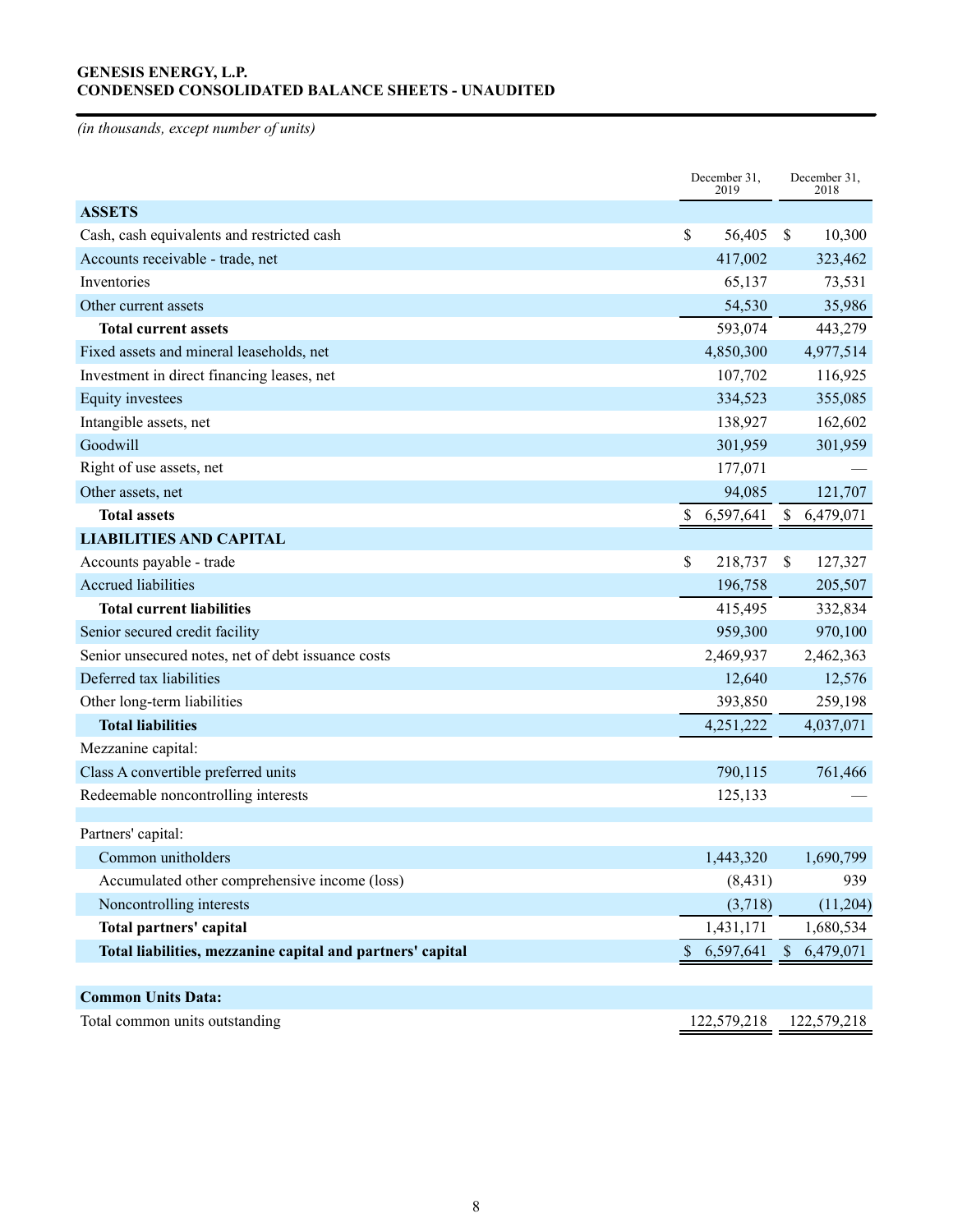# **GENESIS ENERGY, L.P. RECONCILIATION OF NET INCOME(LOSS) TO SEGMENT MARGIN - UNAUDITED**

*(in thousands)* 

|                                                                                | Three Months Ended<br>December 31. |           |           |          |
|--------------------------------------------------------------------------------|------------------------------------|-----------|-----------|----------|
|                                                                                |                                    | 2019      |           | 2018     |
| Net income (loss) attributable to Genesis Energy, L.P.                         |                                    | 22,368    |           | (24,783) |
| Corporate general and administrative expenses                                  |                                    | 12,877    |           | 16,997   |
| Depreciation, depletion, amortization and accretion                            |                                    | 74,865    |           | 70,816   |
| Impairment expense                                                             |                                    |           |           | 120,260  |
| Interest expense, net                                                          |                                    | 53,559    |           | 56,327   |
| Income tax expense (benefit)                                                   |                                    | (1)       |           | 584      |
| Gain on sale of assets                                                         |                                    |           |           | (38,901) |
| Equity compensation adjustments                                                |                                    |           |           | (126)    |
| Provision for leased items no longer in use                                    |                                    | (534)     |           | (434)    |
| Redeemable noncontrolling interest redemption value adjustments <sup>(1)</sup> |                                    | 1,961     |           |          |
| Plus (minus) Select Items, net                                                 |                                    | 14,672    |           | (15,283) |
| Segment Margin <sup>(2)</sup>                                                  |                                    | \$179,767 | \$185,457 |          |

(1) Includes distributions paid in kind attributable to the period and accretion on the redemption feature.

(2) See definition of Segment Margin later in this press release.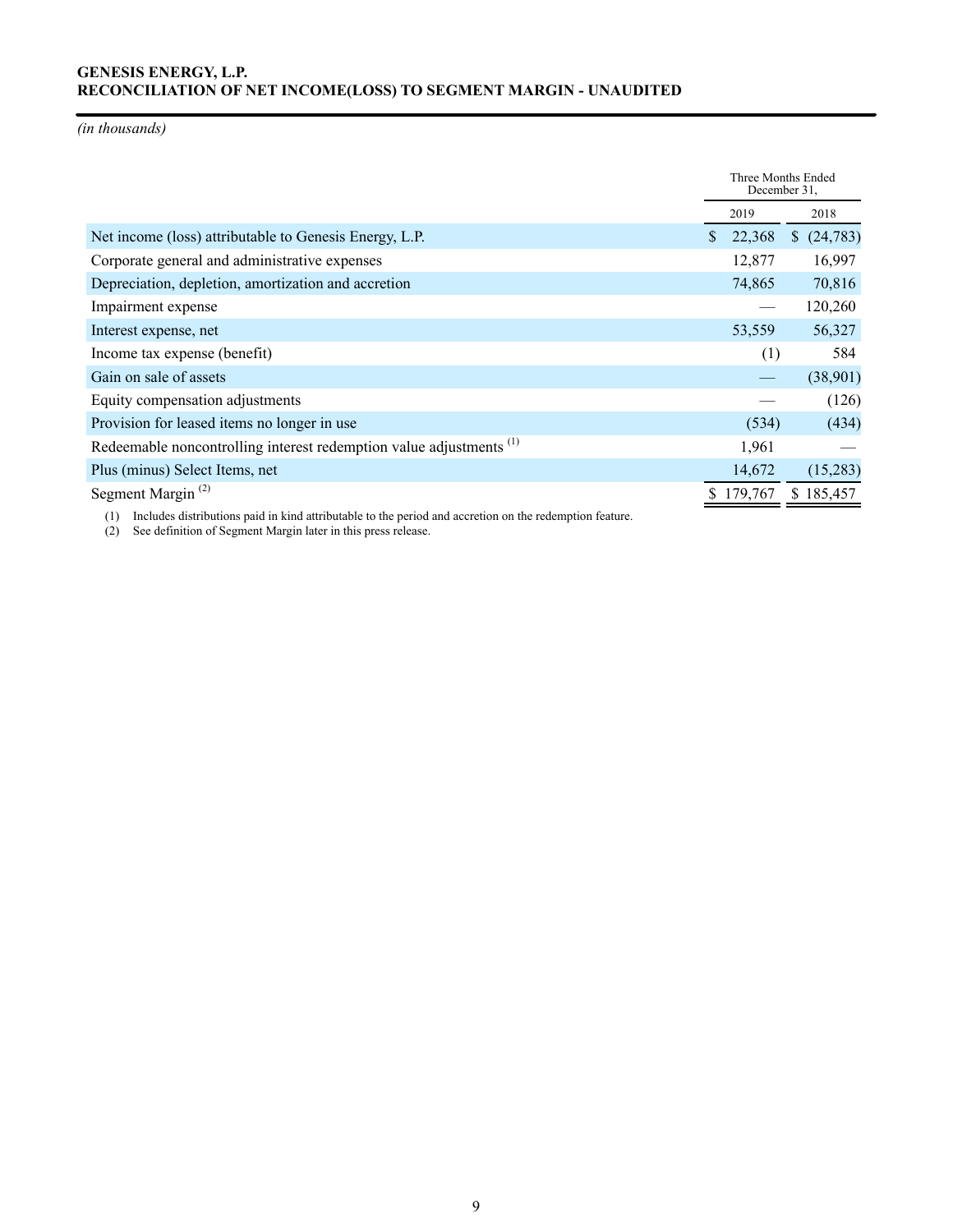# **GENESIS ENERGY, L.P. RECONCILIATIONS OF NET INCOME (LOSS) TO ADJUSTED EBITDA AND AVAILABLE CASH BEFORE RESERVES- UNAUDITED**

# *(in thousands)*

|                                                                                | Three Months Ended<br>December 31. |            |
|--------------------------------------------------------------------------------|------------------------------------|------------|
|                                                                                | 2019                               | 2018       |
| Net income (loss) attributable to Genesis Energy, L.P.                         | 22,368                             | \$(24,783) |
| Interest expense, net                                                          | 53,559                             | 56,327     |
| Income tax (benefit) expense                                                   | (1)                                | 584        |
| Depreciation, depletion, amortization, and accretion                           | 74,865                             | 70,816     |
| Impairment expense                                                             |                                    | 120,260    |
| <b>EBITDA</b>                                                                  | 150,791                            | 223,204    |
| Redeemable noncontrolling interest redemption value adjustments <sup>(1)</sup> | 1,961                              |            |
| Plus (minus) Select Items, net                                                 | 14,877                             | (10, 024)  |
| Adjusted EBITDA, $net^{(2)}$                                                   | 167,629                            | 213,180    |
| Maintenance capital utilized $^{(3)}$                                          | (7,500)                            | (5,755)    |
| Interest expense, net                                                          | (53, 559)                          | (56,327)   |
| Cash tax expense                                                               | (231)                              | (301)      |
| Cash distributions to preferred unitholders <sup>(4)</sup>                     | (18, 684)                          |            |
| Available Cash before Reserves <sup>(5)</sup>                                  | 87,655                             | \$150,797  |

(1) Includes distributions paid in kind attributable to the period and accretion on the redemption feature.

(2) The 2018 Quarter includes a gain on sale of assets of \$38.9 million related to the sale of our Powder River Basin midstream assets.

(3) Maintenance capital expenditures in the 2019 Quarter and 2018 Quarter were \$33.8 million and \$27.3 million, respectively. Our maintenance capital expenditures are principally associated with our alkali and marine transportation businesses.

(4) Distributions to preferred unitholders that is attributable to the 2019 Quarter were paid on February 14, 2020 to unitholders of record at the close of business on January 31, 2020.

(5) Represents the Available Cash before Reserves to common unitholders.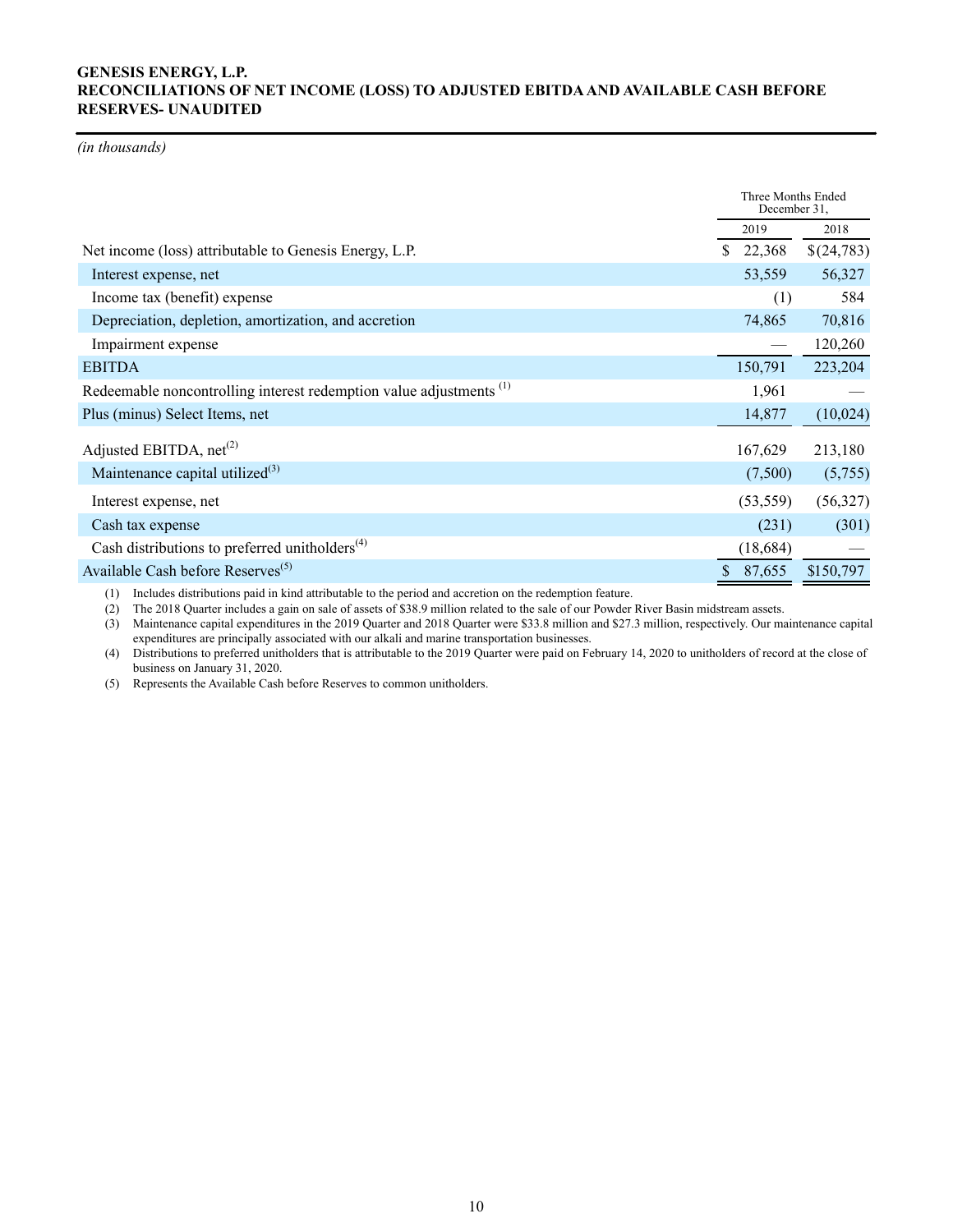# **GENESIS ENERGY, L.P. RECONCILIATION OF NET CASH FLOWS FROM OPERATING ACTIVITIES TO ADJUSTED EBITDA - UNAUDITED**

*(in thousands)* 

|                                                                                             | Three Months Ended<br>December 31, |           |
|---------------------------------------------------------------------------------------------|------------------------------------|-----------|
|                                                                                             | 2019                               | 2018      |
| Cash Flows from Operating Activities                                                        | \$50,558                           | \$82,475  |
| Adjustments to reconcile net cash flow provided by operating activities to Adjusted EBITDA: |                                    |           |
| Interest Expense, net                                                                       | 53,559                             | 56,327    |
| Amortization of debt issuance costs and discount                                            | (2,701)                            | (2,676)   |
| Effects of available cash from equity method investees not included in operating cash flows | 2,918                              | 2,937     |
| Net effect of changes in components of operating assets and liabilities                     | 65,454                             | 29,482    |
| Non-cash effect of long-term incentive compensation expense                                 | (2,198)                            | (832)     |
| Expenses related to acquiring or constructing growth capital assets                         | 333                                | 2,970     |
| Differences in timing of cash receipts for certain contractual arrangements <sup>(1)</sup>  | 2,408                              | (1,358)   |
| Other items, net                                                                            | (2,702)                            | 4,954     |
| Gain on sale of assets                                                                      |                                    | 38,901    |
| <b>Adjusted EBITDA</b>                                                                      | \$167,629                          | \$213,180 |

(1) Includes the difference in timing of cash receipts from customers during the period and the revenue we recognize in accordance with GAAP on our related contracts. For purposes of our Non-GAAP measures, we add those amounts in the period of payment and deduct them in the period in which GAAP recognizes them.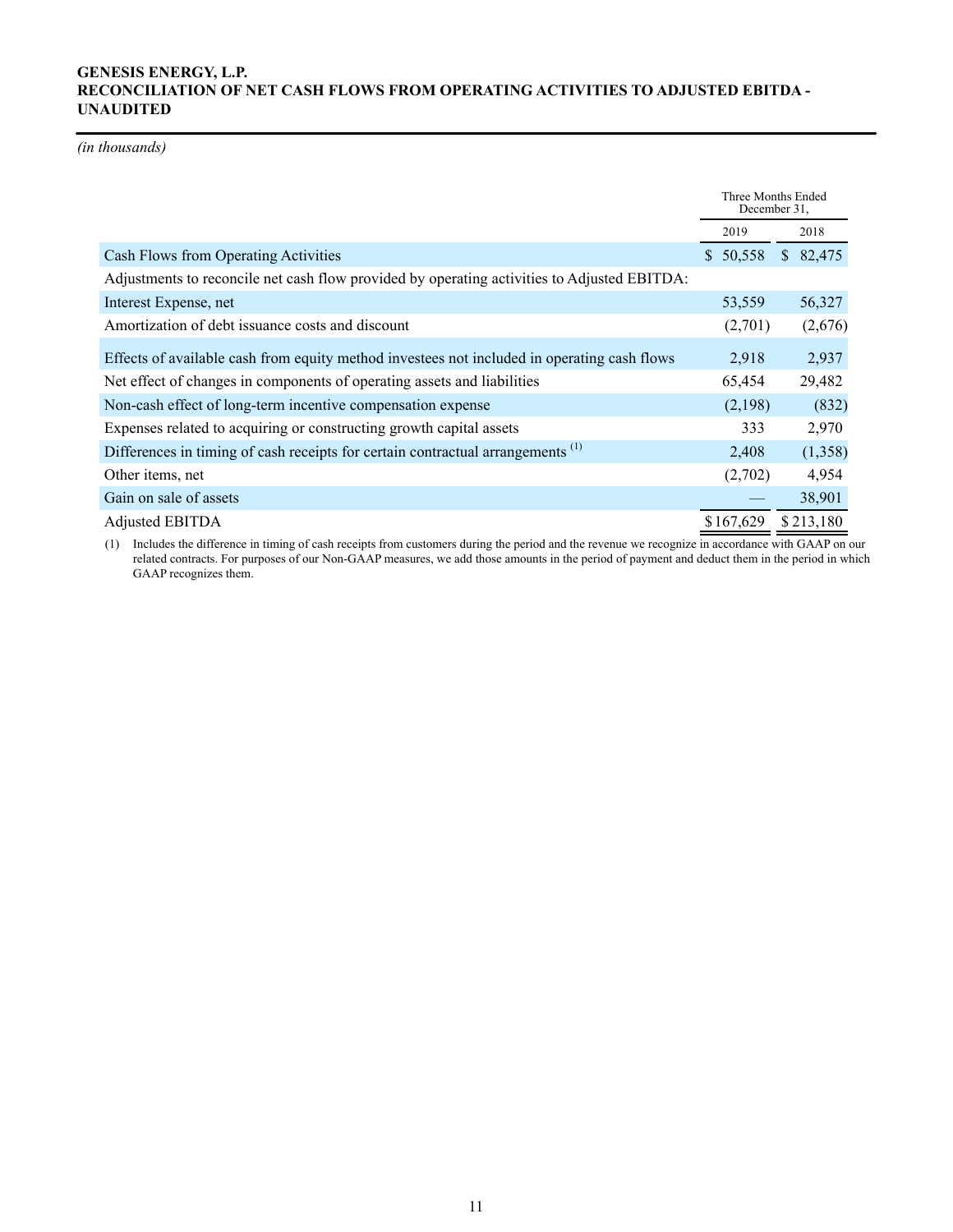# **GENESIS ENERGY, L.P. ADJUSTED DEBT-TO-ADJUSTED CONSOLIDATED EBITDA RATIO - UNAUDITED**

*(in thousands)* 

|                                                                                      |   | December 31, 2019 |
|--------------------------------------------------------------------------------------|---|-------------------|
| Senior secured credit facility                                                       | S | 959,300           |
| Senior unsecured notes                                                               |   | 2,469,937         |
| Less: Outstanding inventory financing sublimit borrowings                            |   | (4,300)           |
| Less: Cash and cash equivalents                                                      |   | (8, 412)          |
| Adjusted Debt <sup>(1)</sup>                                                         |   | 3,416,525         |
|                                                                                      |   |                   |
|                                                                                      |   | Pro Forma LTM     |
|                                                                                      |   | December 31, 2019 |
| Adjusted Consolidated EBITDA (per our senior secured credit facility) <sup>(2)</sup> |   | 668,595           |
|                                                                                      |   |                   |
| Adjusted Debt-to-Adjusted Consolidated EBITDA                                        |   | 5.11X             |

(1) We define Adjusted Debt as the amounts outstanding under our senior secured credit facility and senior unsecured notes (including any unamortized premiums or discounts) less the amount outstanding under our inventory financing sublimit, less cash and cash equivalents on hand at the end of the period from our restricted subsidiaries.

(2) Adjusted Consolidated EBITDA for the four-quarter period ending with the most recent quarter, as calculated under our senior secured credit facility.

This press release includes forward-looking statements as defined under federal law. Although we believe that our expectations are based upon reasonable assumptions, we can give no assurance that our goals will be achieved. Actual results may vary materially. All statements, other than statements of historical facts, included in this press release that address activities, events or developments that we expect, believe or anticipate will or may occur in the future, including but not limited to statements relating to future financial and operating results and our strategy and plans, are forward-looking statements, and historical performance is not necessarily indicative of future performance. Those forward-looking statements rely on a number of assumptions concerning future events and are subject to a number of uncertainties, factors and risks, many of which are outside our control, that could cause results to differ materially from those expected by management. Such risks and uncertainties include, but are not limited to, weather, political, economic and market conditions, including a decline in the price and market demand for products, the timing and success of business development efforts and other uncertainties, and the realized benefits of the preferred equity investment in Alkali Holdings by affiliates of GSO Capital Partners LP or our ability to comply with the Granger transaction agreements and maintain control and ownership of our Alkali Business. Those and other applicable uncertainties, factors and risks that may affect those forward-looking statements are described more fully in our Annual Report on Form 10-K for the year ended December 31, 2018 filed with the Securities and Exchange Commission and other filings, including our Current Reports on Form 8-K and Quarterly Reports on Form 10-Q. We undertake no obligation to publicly update or revise any forward-looking statement.

# **NON-GAAP MEASURES**

This press release and the accompanying schedules include non-generally accepted accounting principle (non-GAAP) financial measures of Adjusted EBITDA and total Available Cash before Reserves. In this press release, we also present total Segment Margin as if it were a non-GAAP measure. Our Non-GAAP measures may not be comparable to similarly titled measures of other companies because such measures may include or exclude other specified items. The accompanying schedules provide reconciliations of these non-GAAP financial measures to their most directly comparable financial measures calculated in accordance with generally accepted accounting principles in the United States of America (GAAP). Our non-GAAP financial measures should not be considered (i) as alternatives to GAAP measures of liquidity or financial performance or (ii) as being singularly important in any particular context; they should be considered in a broad context with other quantitative and qualitative information. Our Available Cash before Reserves, Adjusted EBITDA and total Segment Margin measures are just three of the relevant data points considered from time to time.

When evaluating our performance and making decisions regarding our future direction and actions (including making discretionary payments, such as quarterly distributions) our board of directors and management team have access to a wide range of historical and forecasted qualitative and quantitative information, such as our financial statements; operational information;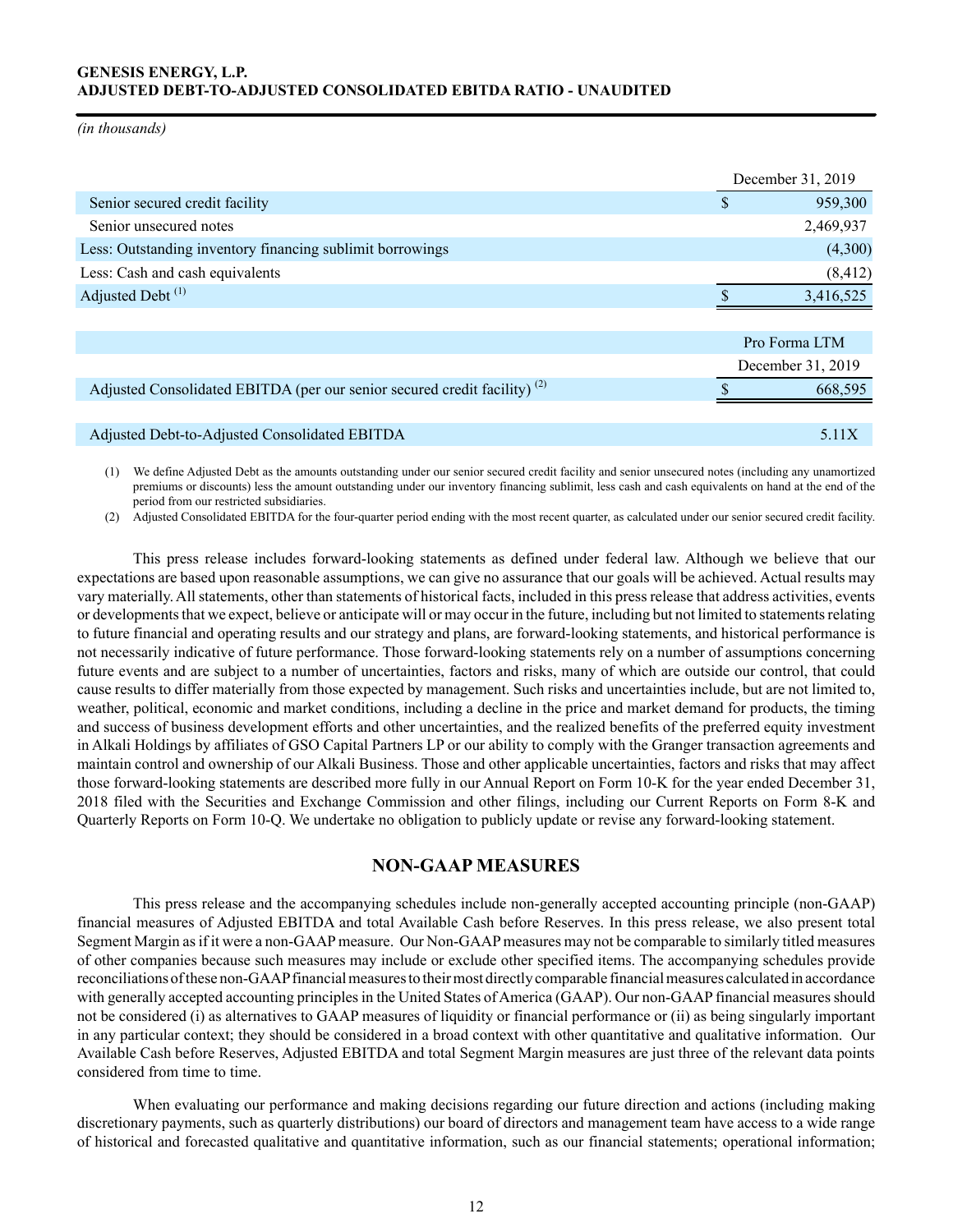various non-GAAP measures; internal forecasts; credit metrics; analyst opinions; performance, liquidity and similar measures; income; cash flow; and expectations for us, and certain information regarding some of our peers. Additionally, our board of directors and management team analyze, and place different weight on, various factors from time to time. We believe that investors benefit from having access to the same financial measures being utilized by management, lenders, analysts and other market participants. We attempt to provide adequate information to allow each individual investor and other external user to reach her/ his own conclusions regarding our actions without providing so much information as to overwhelm or confuse such investor or other external user.

## **AVAILABLE CASH BEFORE RESERVES**

#### *Purposes, Uses and Definition*

Available Cash before Reserves, also referred to as distributable cash flow, is a quantitative standard used throughout the investment community with respect to publicly traded partnerships and is commonly used as a supplemental financial measure by management and by external users of financial statements such as investors, commercial banks, research analysts and rating agencies, to aid in assessing, among other things:

- (1) the financial performance of our assets;
- (2) our operating performance;
- (3) the viability of potential projects, including our cash and overall return on alternative capital investments as compared to those of other companies in the midstream energy industry;
- (4) the ability of our assets to generate cash sufficient to satisfy certain non-discretionary cash requirements, including interest payments and certain maintenance capital requirements; and
- (5) our ability to make certain discretionary payments, such as distributions on our preferred and common units, growth capital expenditures, certain maintenance capital expenditures and early payments of indebtedness.

We define Available Cash before Reserves ("Available Cash before Reserves") as Adjusted EBITDA as adjusted for certain items, the most significant of which in the relevant reporting periods have been the sum of maintenance capital utilized, net cash interest expense, cash tax expense, and cash distributions paid to our Class A convertible preferred unitholders.

#### *Disclosure Format Relating to Maintenance Capital*

We use a modified format relating to maintenance capital requirements because our maintenance capital expenditures vary materially in nature (discretionary vs. non-discretionary), timing and amount from time to time. We believe that, without such modified disclosure, such changes in our maintenance capital expenditures could be confusing and potentially misleading to users of our financial information, particularly in the context of the nature and purposes of our Available Cash before Reserves measure. Our modified disclosure format provides those users with information in the form of our maintenance capital utilized measure (which we deduct to arrive at Available Cash before Reserves). Our maintenance capital utilized measure constitutes a proxy for non-discretionary maintenance capital expenditures and it takes into consideration the relationship among maintenance capital expenditures, operating expenses and depreciation from period to period.

## *Maintenance Capital Requirements*

#### **Maintenance Capital Expenditures**

Maintenance capital expenditures are capitalized costs that are necessary to maintain the service capability of our existing assets, including the replacement of any system component or equipment which is worn out or obsolete. Maintenance capital expenditures can be discretionary or non-discretionary, depending on the facts and circumstances.

Initially, substantially all of our maintenance capital expenditures were (a) related to our pipeline assets and similar infrastructure, (b) non-discretionary in nature and (c) immaterial in amount as compared to our Available Cash before Reserves measure. Those historical expenditures were non-discretionary (or mandatory) in nature because we had very little (if any) discretion as to whether or when we incurred them. We had to incur them in order to continue to operate the related pipelines in a safe and reliable manner and consistently with past practices. If we had not made those expenditures, we would not have been able to continue to operate all or portions of those pipelines, which would not have been economically feasible. An example of a non-discretionary (or mandatory) maintenance capital expenditure would be replacing a segment of an old pipeline because one can no longer operate that pipeline safely, legally and/or economically in the absence of such replacement.

As we exist today, a substantial amount of our maintenance capital expenditures from time to time will be (a) related to our assets other than pipelines, such as our marine vessels, trucks and similar assets, (b) discretionary in nature and (c) potentially material in amount as compared to our Available Cash before Reserves measure. Those expenditures will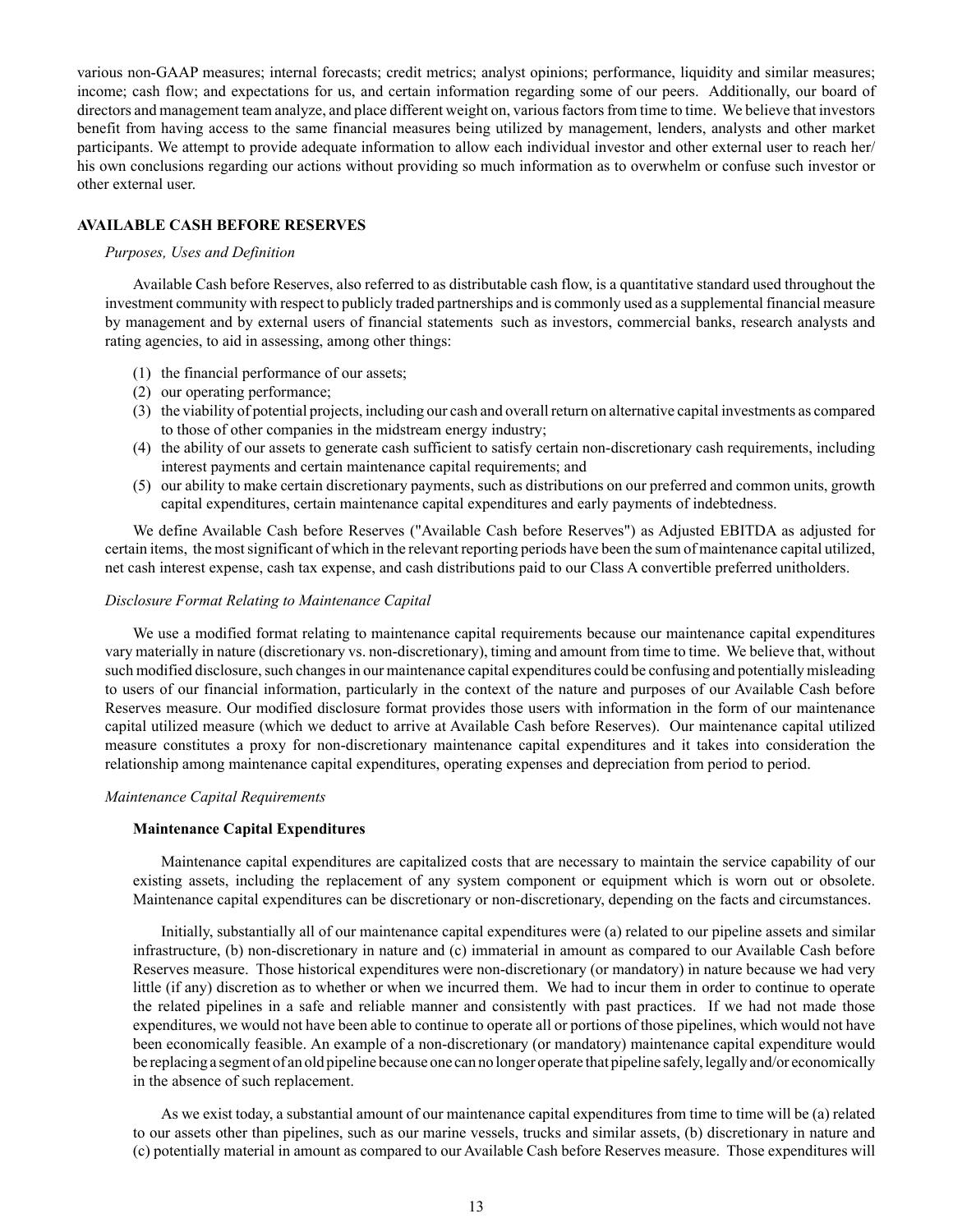be discretionary (or non-mandatory) in nature because we will have significant discretion as to whether or when we incur them. We will not be forced to incur them in order to continue to operate the related assets in a safe and reliable manner. If we chose not make those expenditures, we would be able to continue to operate those assets economically, although in lieu of maintenance capital expenditures, we would incur increased operating expenses, including maintenance expenses. An example of a discretionary (or non-mandatory) maintenance capital expenditure would be replacing an older marine vessel with a new marine vessel with substantially similar specifications, even though one could continue to economically operate the older vessel in spite of its increasing maintenance and other operating expenses.

In summary, as we continue to expand certain non-pipeline portions of our business, we are experiencing changes in the nature (discretionary vs. non-discretionary), timing and amount of our maintenance capital expenditures that merit a more detailed review and analysis than was required historically. Management's recently increasing ability to determine if and when to incur certain maintenance capital expenditures is relevant to the manner in which we analyze aspects of our business relating to discretionary and non-discretionary expenditures. We believe it would be inappropriate to derive our Available Cash before Reserves measure by deducting discretionary maintenance capital expenditures, which we believe are similar in nature in this context to certain other discretionary expenditures, such as growth capital expenditures, distributions/dividends and equity buybacks. Unfortunately, not all maintenance capital expenditures are clearly discretionary or non-discretionary in nature. Therefore, we developed a measure, maintenance capital utilized, that we believe is more useful in the determination of Available Cash before Reserves. Our maintenance capital utilized measure, which is described in more detail below, constitutes a proxy for non-discretionary maintenance capital expenditures and it takes into consideration the relationship among maintenance capital expenditures, operating expenses and depreciation from period to period.

## **Maintenance Capital Utilized**

We believe our maintenance capital utilized measure is the most useful quarterly maintenance capital requirements measure to use to derive our Available Cash before Reserves measure. We define our maintenance capital utilized measure as that portion of the amount of previously incurred maintenance capital expenditures that we utilize during the relevant quarter, which would be equal to the sum of the maintenance capital expenditures we have incurred for each project/ component in prior quarters allocated ratably over the useful lives of those projects/components.

Because we did not initially use our maintenance capital utilized measure, our future maintenance capital utilized calculations will reflect the utilization of solely those maintenance capital expenditures incurred since December 31, 2013.

# **ADJUSTED EBITDA**

## *Purposes, Uses and Definition*

Adjusted EBITDA is commonly used as a supplemental financial measure by management and by external users of financial statements such as investors, commercial banks, research analysts and rating agencies, to aid in assessing, among other things:

- (1) the financial performance of our assets without regard to financing methods, capital structures or historical cost basis;
- (2) our operating performance as compared to those of other companies in the midstream energy industry, without regard to financing and capital structure;
- (3) the viability of potential projects, including our cash and overall return on alternative capital investments as compared to those of other companies in the midstream energy industry;
- (4) the ability of our assets to generate cash sufficient to satisfy certain non-discretionary cash requirements, including interest payments and certain maintenance capital requirements; and
- (5) our ability to make certain discretionary payments, such as distributions on our preferred and common units, growth capital expenditures, certain maintenance capital expenditures and early payments of indebtedness.

We define Adjusted EBITDA ("Adjusted EBITDA") as earnings before interest, taxes, depreciation and amortization (including impairment, write-offs, accretion and similar items, often referred to as EBITDA) after eliminating other non-cash revenues, expenses, gains, losses and charges (including any loss on asset dispositions), plus or minus certain other select items that we view as not indicative of our core operating results (collectively, "Select Items"). Although, we do not necessarily consider all of our Select Items to be non-recurring, infrequent or unusual, we believe that an understanding of these Select Items is important to the evaluation of our core operating results. The most significant Select Items in the relevant reporting periods are set forth below.